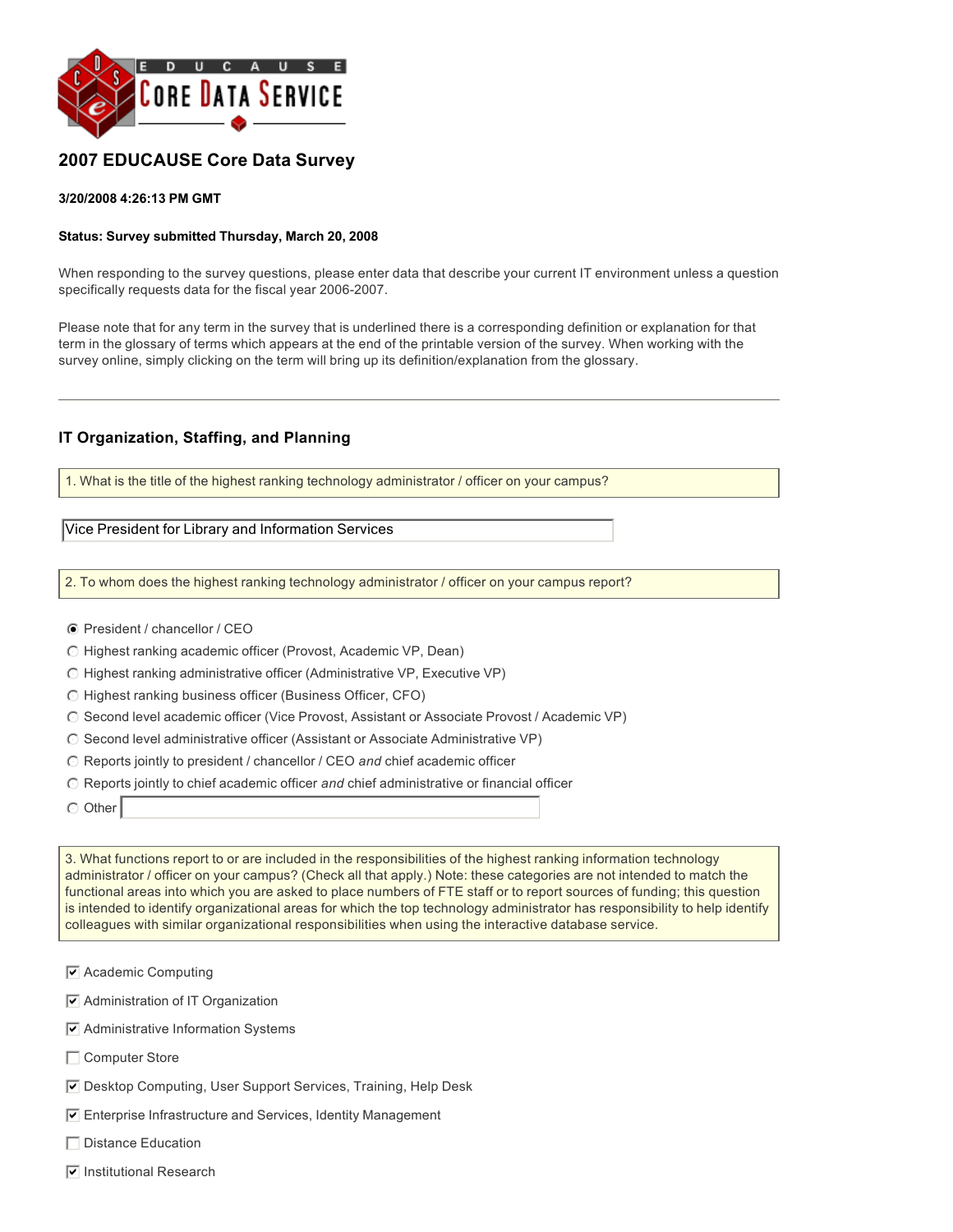- $\triangledown$  Instructional Technology
- $\Box$  Information Technology in an Affiliated Hospital
- $\boxed{\mathbf{v}}$  Information Technology Planning and Budgeting
- $\overline{v}$  Information Technology Policy
- $\triangledown$  Information Technology Security
- $\nabla$  Library
- $\Box$  Mailroom
- $\overline{\triangledown}$  Multimedia Services
- $\triangledown$  Network Infrastructure and Services
- $\overline{\triangledown}$  Operations, Data Center
- $\Box$  Print / Copier Services
- $\boxed{\triangleright}$  Research Computing
- $\boxed{\triangledown}$  Student Computing
- $\sqrt{\phantom{a}}$  Technology R&D, Advanced Technology
- $\triangledown$  Telephony
- $\overline{v}$  Web Support Services

**Other** 

4. Is the highest ranking information technology administrator / officer a member of your president's or chancellor's cabinet?

 $\odot$  Yes

 $\odot$  No

5. Please enter the number of full-time equivalent (FTE) staff (including clerical, support, and management staff) and students employed by the centralized IT organization of your campus in each of the functional areas listed below for FY 20062007. Please include parttime, temporary, and limitedterm employees in your count. Please do *not* include employees who supported a hospital or who supported IT for other campuses if your campus is part of a multicampus system or district.

If your campus has contracted with an external supplier to provide all or nearly all IT services through an outsource arrangement, please include the supplier's employees as staff for the purposes of this question and check the box below the table to report this outsourcing arrangement. If your campus has merged the library and IT organizations, please see the glossary term Library / IT Staff for directions.

If you had no employees in a functional area, enter 0. If you had less than 1 FTE in an area, use a decimal number rather than a fraction to indicate what portion of an FTE employee supported that area. NOTE that the total of the numbers that you enter in each of these columns should be equal to the total number of FTE staff and students employed by your centralized IT organization for FY 2006-2007. Please use "other" to enter the number of FTE staff and/or students who do not fit into any of the functional areas listed and describe the functions these employees support in the box provided. Please do not use the "other function" line to report that you do not have other functions or that you have 0 other staff. If you have no other functional areas and no other staff, leave the boxes for line 14 blank.

Click on or pass your cursor over the underlined functional area to see how we have defined these areas for survey reporting purposes. Even if you do not use this taxonomy on your campus, please re-distribute your FTE numbers according to these definitions to ensure comparable data comparisons across all campuses. These definitions are also found in the full glossary available by clicking on Survey Help.

| <b>Function</b>                                                      | <b>Staff FTE</b> | <b>Student FTE</b> |
|----------------------------------------------------------------------|------------------|--------------------|
| 1. Administration of IT Organization, IT Planning, Technology<br>R&D | 3.65             |                    |
| 2. Administrative / Enterprise Information Systems                   |                  |                    |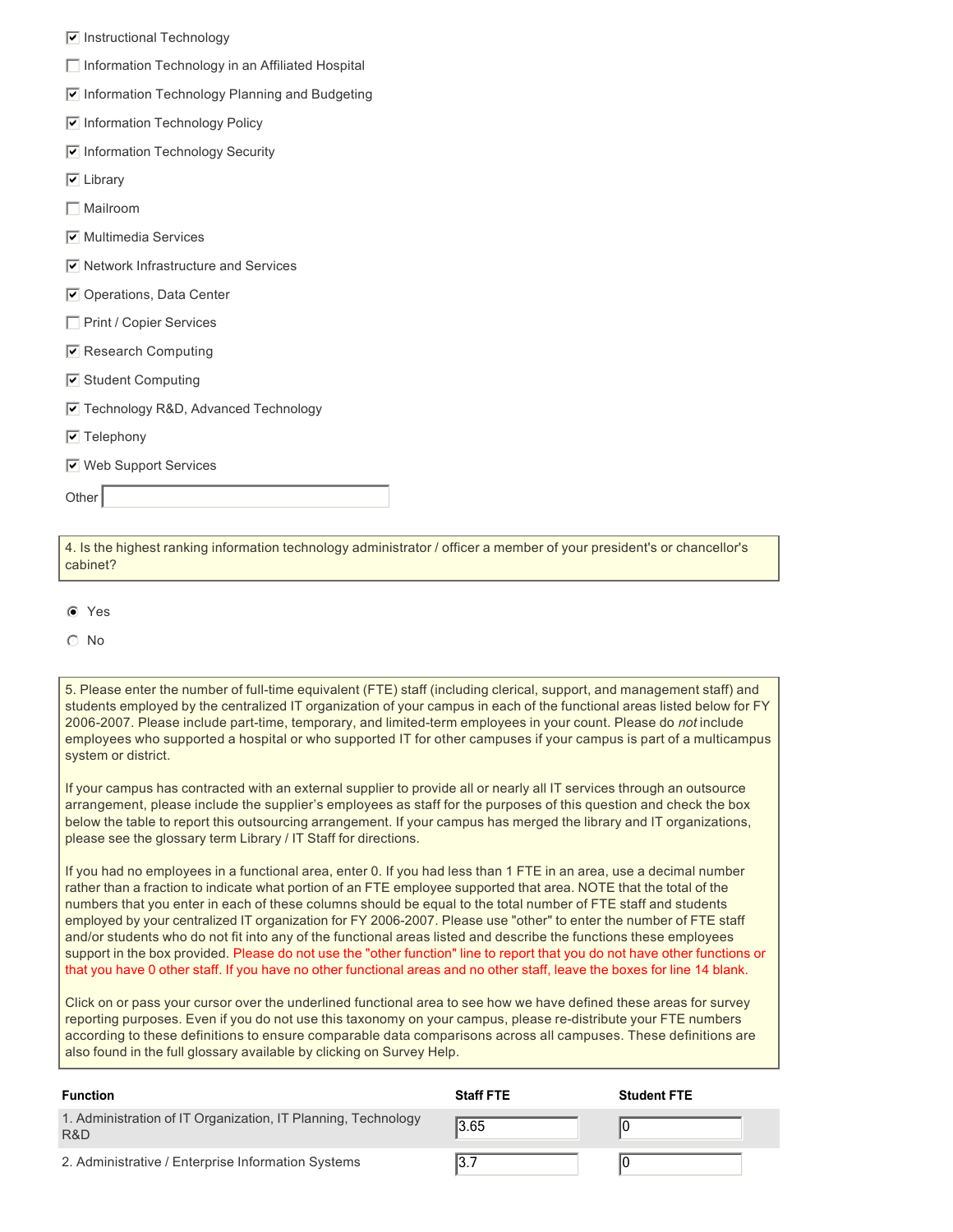| 3. Desktop Computing, User Support Services, Training,<br><b>Computer Store</b>                                                                                                                                                                                                                                                                                                                                                                                                                                                                                                                 | $\overline{4.6}$ | .44             |  |  |
|-------------------------------------------------------------------------------------------------------------------------------------------------------------------------------------------------------------------------------------------------------------------------------------------------------------------------------------------------------------------------------------------------------------------------------------------------------------------------------------------------------------------------------------------------------------------------------------------------|------------------|-----------------|--|--|
| 4. Enterprise Infrastructure and Services, Identity Management                                                                                                                                                                                                                                                                                                                                                                                                                                                                                                                                  | .95              | 0               |  |  |
| 5. Help Desk                                                                                                                                                                                                                                                                                                                                                                                                                                                                                                                                                                                    | .75              | 2.4             |  |  |
| 6. Information Technology Policy                                                                                                                                                                                                                                                                                                                                                                                                                                                                                                                                                                | $\vert .1$       | 0               |  |  |
| 7. Information Technology Security                                                                                                                                                                                                                                                                                                                                                                                                                                                                                                                                                              | .75              | 0               |  |  |
| 8. Instructional Technology, Multimedia Services, Student<br>Computing                                                                                                                                                                                                                                                                                                                                                                                                                                                                                                                          | $\sqrt{2.9}$     | 1.9             |  |  |
| 9. Network Infrastructure and Services                                                                                                                                                                                                                                                                                                                                                                                                                                                                                                                                                          | $\sqrt{1.5}$     | $\overline{.2}$ |  |  |
| 10. Operations, Data Center, Print/Copier Services, Mailroom                                                                                                                                                                                                                                                                                                                                                                                                                                                                                                                                    | $\overline{.5}$  | 0               |  |  |
| 11. Research Computing, Academic Computing                                                                                                                                                                                                                                                                                                                                                                                                                                                                                                                                                      | $\overline{2.2}$ | .04             |  |  |
| 12. Telephony                                                                                                                                                                                                                                                                                                                                                                                                                                                                                                                                                                                   | 1.2              | o               |  |  |
| 13. Web Support Services                                                                                                                                                                                                                                                                                                                                                                                                                                                                                                                                                                        | 1.34             | 0               |  |  |
| 14. Other Function                                                                                                                                                                                                                                                                                                                                                                                                                                                                                                                                                                              |                  |                 |  |  |
| <b>Total centralized IT unit FTE:</b>                                                                                                                                                                                                                                                                                                                                                                                                                                                                                                                                                           | 24.14            | 4.98            |  |  |
| □ Please check this box if all or nearly all of your IT staff were provided through an outsourcing arrangement with an<br>external supplier (other than your system or district office if your campus is part of a multicampus system or district).<br>$\Box$ Please check this box if your campus is part of a multicampus system or district that provided staffing support from                                                                                                                                                                                                              |                  |                 |  |  |
| the centralized system or district office that is not reflected in the numbers you have entered above.                                                                                                                                                                                                                                                                                                                                                                                                                                                                                          |                  |                 |  |  |
| 6. Please estimate the number of full-time equivalent (FTE) information technology personnel who were employed by<br>departments or offices outside the centralized IT organization of your campus for FY 2006-2007 (for example,<br>employed by administrative offices or academic departments), including part-time, temporary, and limited term<br>employees. Your campus HR office may be able to provide this number. If no IT personnel were employed outside the<br>centralized IT organization, enter 0. If you cannot estimate this number, please check the box below to report that. |                  |                 |  |  |
| <b>FTE</b>                                                                                                                                                                                                                                                                                                                                                                                                                                                                                                                                                                                      |                  |                 |  |  |

 $\triangledown$  We are unable to estimate this number.

7. Does your campus have a separate salary scale for information technology professionals?

- $O$  Yes
- $\odot$  No

8. Does your campus use *either* a separate set of information technology (IT) job titles *or* a broadband IT classification and compensation system?

 $O$  Yes

 $\odot$  No

9. Please answer the following questions regarding strategic planning for information technology at your campus.

Does your campus strategic plan include strategies and directions for information technology?

 $\odot$  Yes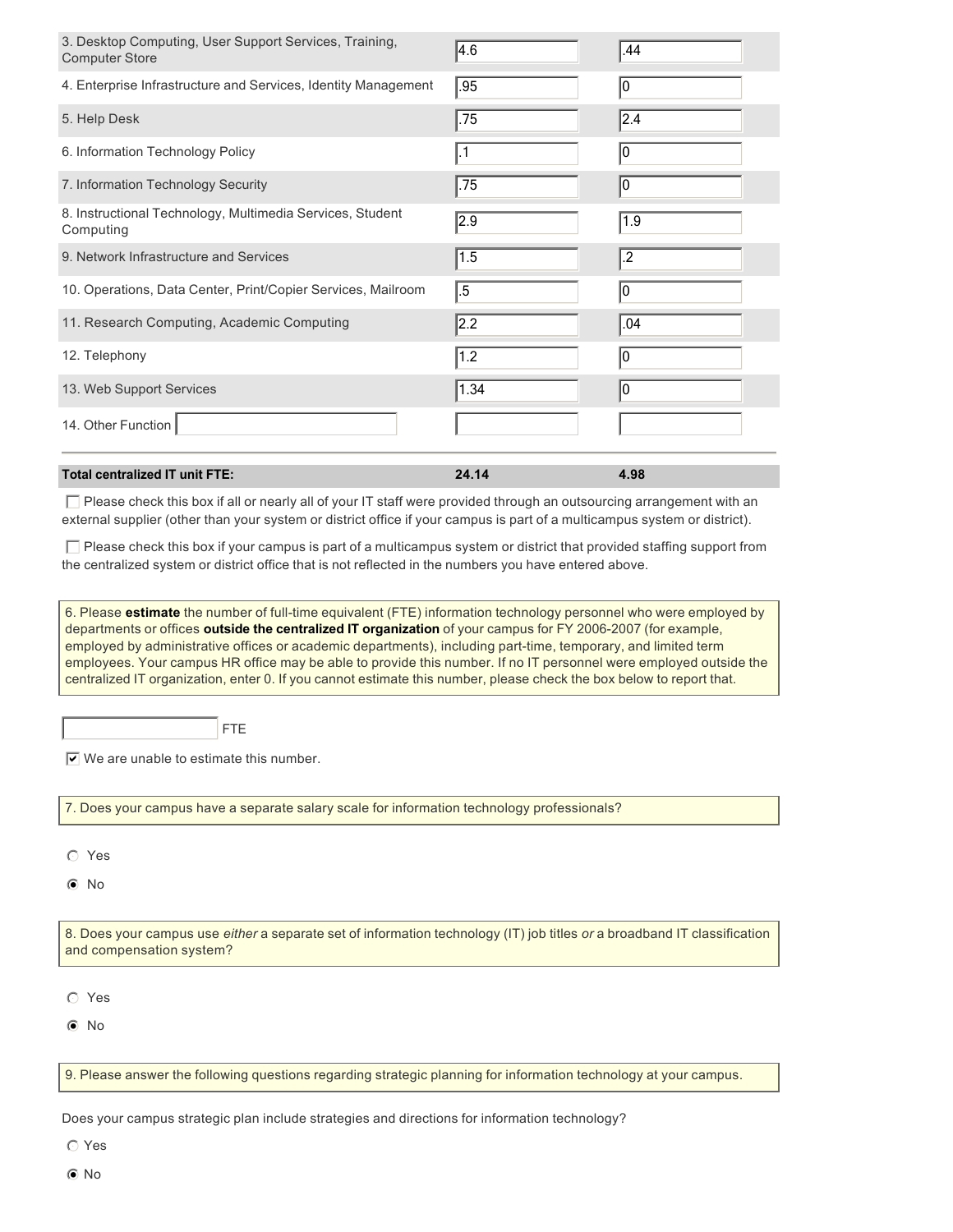Does your campus have a stand-alone information technology strategic plan?

|--|--|

 $\odot$  No

| 10. Which of the following types of group(s) at your campus provide(s) advice about information technology strategies?<br>(Check all that apply.) |
|---------------------------------------------------------------------------------------------------------------------------------------------------|
|                                                                                                                                                   |
| $\nabla$ Trustee committee                                                                                                                        |
| $\triangledown$ President's cabinet / council                                                                                                     |
| $\Box$ Administrative committee                                                                                                                   |
| $\triangledown$ Academic committee / faculty senate                                                                                               |
| $\Box$ Technology advisory committee                                                                                                              |
| $\triangledown$ Student committee                                                                                                                 |
| $\Box$ State agency                                                                                                                               |
| $\Box$ System or district office in multicampus system or district                                                                                |
| Other                                                                                                                                             |
| $\Box$ None of the above — we do not have any IT advisory groups.                                                                                 |

#### **IT Financing and Management**

1. Please enter the dollar amounts your centralized information technology organization received in FY 2006-2007 from each of the funding categories listed.

If you had no funding in a category, enter 0. Enter the dollar amount in whole U.S. Dollars without commas or decimals, e.g., \$588,499.41 would be entered as 588499. NOTE that the total of all of the dollars entered should represent the total funding your centralized IT organization received in FY 2006-2007. Click on the underlined terms for an explanation of what these funding sources are meant to include. If you had a category of funding not listed, please describe it in the "other" category and enter the dollar amount received from that source. Please do not use the "other funding" category to report 0 other funding; if you have no other funding sources, simply leave both of the boxes on line 10 blank.

NOTE that we are asking campuses in a multicampus system or district to enter a best estimate of their share of the dollar equivalent for systems or services that were provided at no charge by the central system or district office to its campuses. We urge you to contact your system or district office for help in calculating this estimate. For examples of these calculations, click here. EDUCAUSE has contacted system and district offices to alert them that their campuses may be in touch with them for help with this data point. Note also that you should not report an amount that your campus actually paid to your system or district office for systems or services provided, as those dollars are assumed to be included in the expenditures from your centralized IT organization's operating appropriation. If, however, you have not included those dollars on line 1, you may enter them on line 8.

**Please note also that line 9 allows you to report separately the amount of compensation and/or benefits for centralized IT staff that might have been paid from an institutional budget rather than included in your centralized IT organization's operating appropriation / budget. If you enter an amount here, please be sure to also report this amount on line 1a of Section 2 Question 4 of the survey.**

| <b>Category of Funding</b>                                                                                                                                            | <b>Dollar Amount</b> |
|-----------------------------------------------------------------------------------------------------------------------------------------------------------------------|----------------------|
| 1. Operating appropriation to centralized IT organization                                                                                                             | 1178065              |
| 2. Capital appropriation to the centralized IT organization<br>(other than those amortized through rates)                                                             | 803101               |
| 3. Appropriation to the centralized IT organization from revenue generated from student technology<br>fees (if not included above in line 1, operating appropriation) |                      |
| 4. Revenue from sale (chargeback) of centralized services (e.g., network or phone services, computer<br>repairs) to campus departments, students, staff, and others   |                      |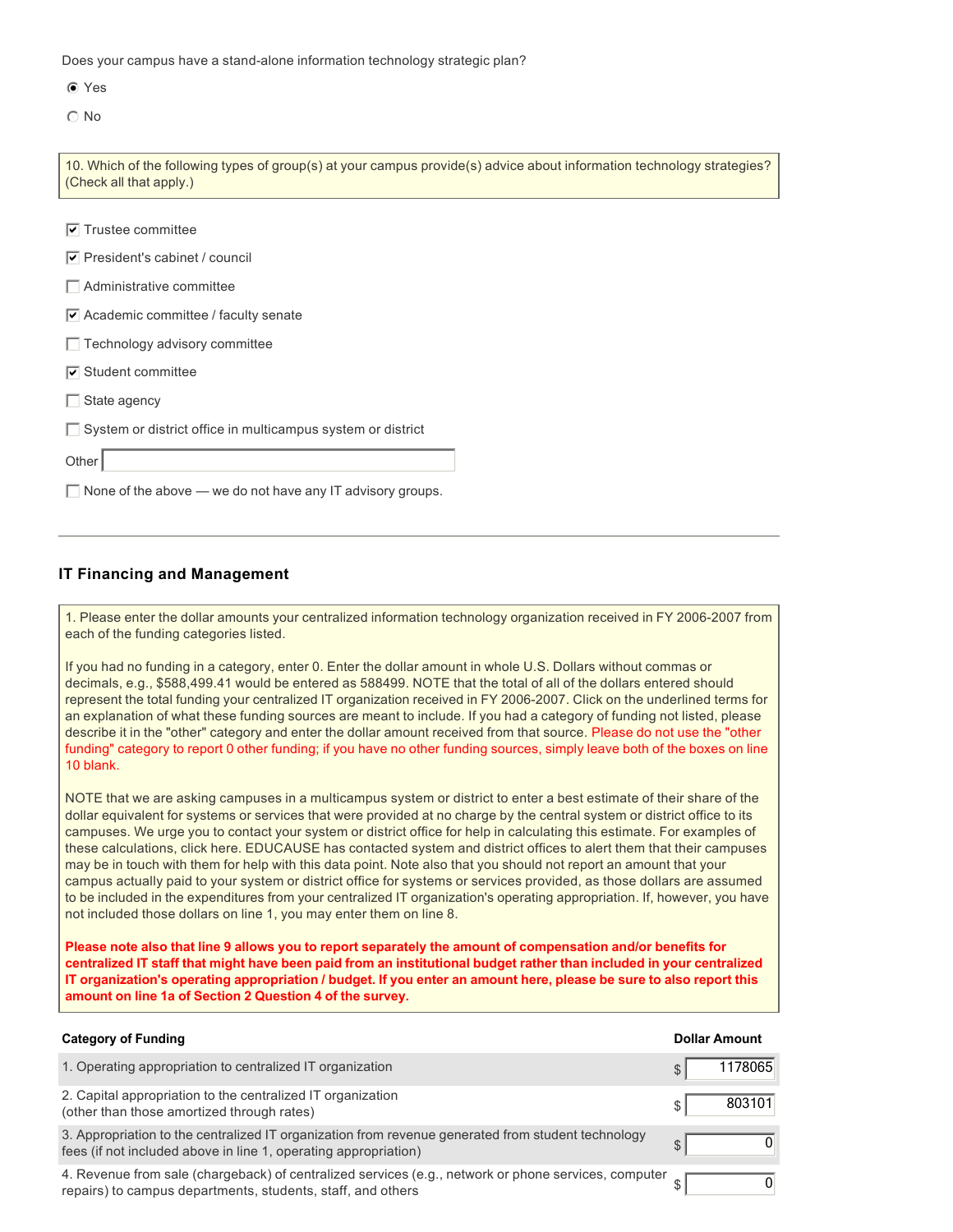| 5. Revenue from sale of centralized services (e.g., computer store sales) to entities external to the<br>campus                                                                                                                                                                                            | \$      |
|------------------------------------------------------------------------------------------------------------------------------------------------------------------------------------------------------------------------------------------------------------------------------------------------------------|---------|
| 6. Net revenue from resale of products (e.g., computer store sales) to campus departments,<br>students, staff, and others                                                                                                                                                                                  | \$      |
| 7. Net revenue from resale of products (e.g., computer store sales) to entities external to the campus                                                                                                                                                                                                     | O<br>\$ |
| 8. If your campus is part of a multicampus system or district, enter your best estimate for your<br>campus's proportional share of the dollar equivalent for systems or services provided at the system<br>or district level for which the campus is not charged.                                          | S       |
| 9. If compensation or fringe benefits for centralized IT staff were paid from an institutional budget (that<br>is, not included in your centralized IT organization's funding or budget), please enter the amount here<br>(if you have not already accounted for this equivalent funding in line 1 above). |         |
| 10. Other Funding                                                                                                                                                                                                                                                                                          | \$      |

#### Total centralized IT Funding for FY 2006-2007:

#### **\$1,981,166**

2. Please **estimate** what percent of funding for each centralized IT function came from these various funding sources for FY 2006-2007.

Enter percentages as whole numbers, e.g., 70% would be entered as 70. If a function is not applicable, **leave the entire row blank**. Otherwise, please ensure that your percentages for a **functional row** add up to 100%. Click on or pass your cursor over the underlined functional area to see how we have defined each area for survey reporting purposes to ensure comparable data comparisons across all campuses. These definitions are also found in a full glossary available by clicking on Survey Help.

**NOTE that we are requesting that you estimate what percent of equivalent funding came from the system/district office for each function if your campus is part of a multicampus system that provides IT functionality at the system/district level.**

| <b>Centralized Campus IT Function Appropriation Appropriation Student</b>          | <b>Operating</b><br><b>Budget</b> | from Campus from Campus Tech Fee<br>Capital<br><b>Budget</b> |                                 | Cost<br><b>Recovery</b><br>(Chargeback) | <b>Provided</b><br>at the<br>System /<br><b>District</b><br>Level | Other<br><b>Sources</b> | <b>Total</b>          |
|------------------------------------------------------------------------------------|-----------------------------------|--------------------------------------------------------------|---------------------------------|-----------------------------------------|-------------------------------------------------------------------|-------------------------|-----------------------|
| 1. Administration of IT<br>Organization, IT Planning,<br>Technology R&D            | $100\%$                           | $\overline{0}$<br>$\frac{0}{0}$                              | $\overline{0}$<br>$\frac{0}{0}$ | $\overline{0}$ %                        | $\overline{0}$ %                                                  | $\overline{0}$ %        | 100%                  |
| 2. Administrative / Enterprise<br><b>Information Systems</b>                       | $100 \%$                          | $\overline{0}$ %                                             | $\overline{0}$<br>$\frac{0}{0}$ | $\overline{0}$<br>$\frac{0}{0}$         | $\overline{0}$<br>$\frac{0}{0}$                                   | $\overline{0}$<br>$\%$  | 100%                  |
| 3. Desktop Computing, User<br>Support Services, Training,<br><b>Computer Store</b> | $100 \frac{9}{6}$                 | $0\%$                                                        | $\overline{0}$<br>$\frac{0}{0}$ | $0\%$                                   | $\overline{0}$ %                                                  | $\overline{0}$ %        | 100%                  |
| 4. Enterprise Infrastructure and<br>Services, Identity Management                  | $100 \%$                          | $\overline{0}$ %                                             | $\overline{0}$<br>$\frac{0}{0}$ | $\overline{0}$ %                        | $\overline{0}$ %                                                  |                         | $\overline{0}$ % 100% |
| 5. Help Desk                                                                       | $100 \%$                          | $0\frac{9}{6}$                                               | $0\%$                           | $0\%$                                   | $0\%$                                                             |                         | $0\%$ 100%            |
| 6. Information Technology Policy                                                   | $\overline{100}$ %                | $\overline{0}$ %                                             | $\overline{0}$ %                | $\overline{0}$ %                        | $\overline{0}$ %                                                  | $\overline{0}$ %        | 100%                  |
| 7. Information Technology<br>Security                                              | $100 \%$                          | $\overline{0}$<br>$\frac{0}{0}$                              | $\mathbf{0}$<br>$\frac{0}{0}$   | $\pmb{0}$<br>$\frac{0}{0}$              | $\overline{0}$<br>$\frac{0}{0}$                                   | $\overline{0}$          | % 100%                |
| 8. Instructional Technology,<br>Multimedia Services, Student<br>Computing          | $100 \frac{9}{6}$                 | $\overline{0}$ %                                             | $\overline{0}$<br>$\frac{0}{0}$ | 0 <br>$\frac{0}{0}$                     | $\overline{0}$ %                                                  | $\overline{0}$ %        | 100%                  |
| 9. Network Infrastructure and<br><b>Services</b>                                   | 60%                               | $\overline{40}$<br>$\frac{0}{0}$                             | $\pmb{0}$<br>$\frac{0}{0}$      | $\overline{0}$<br>$\frac{0}{0}$         | $\pmb{0}$<br>$\frac{0}{0}$                                        | $\overline{0}$          | % 100%                |
| 10. Operations, Data Center,<br>Print / Copier Services, Mailroom                  | $100 \frac{9}{6}$                 | $\overline{0}$ %                                             | $\overline{0}$<br>$\frac{0}{0}$ | 0 <br>$\frac{0}{0}$                     | $\overline{0}$<br>$\frac{0}{0}$                                   | $\boldsymbol{0}$        | % 100%                |
| 11. Research Computing,<br><b>Academic Computing</b>                               | $\overline{55}$ %                 | $\overline{45}$<br>$\frac{0}{0}$                             | $\overline{0}$<br>$\frac{0}{0}$ | $\overline{0}$<br>$\frac{0}{0}$         | $\overline{0}$<br>$\frac{0}{0}$                                   | $\overline{0}$          | % 100%                |
| 12. Telephony                                                                      | $\overline{100}$ %                | $\overline{0}$ %                                             | $\overline{0}$<br>$\%$          | $\overline{0}$<br>$\frac{0}{0}$         | $\overline{0}$ %                                                  |                         | $\overline{0}$ % 100% |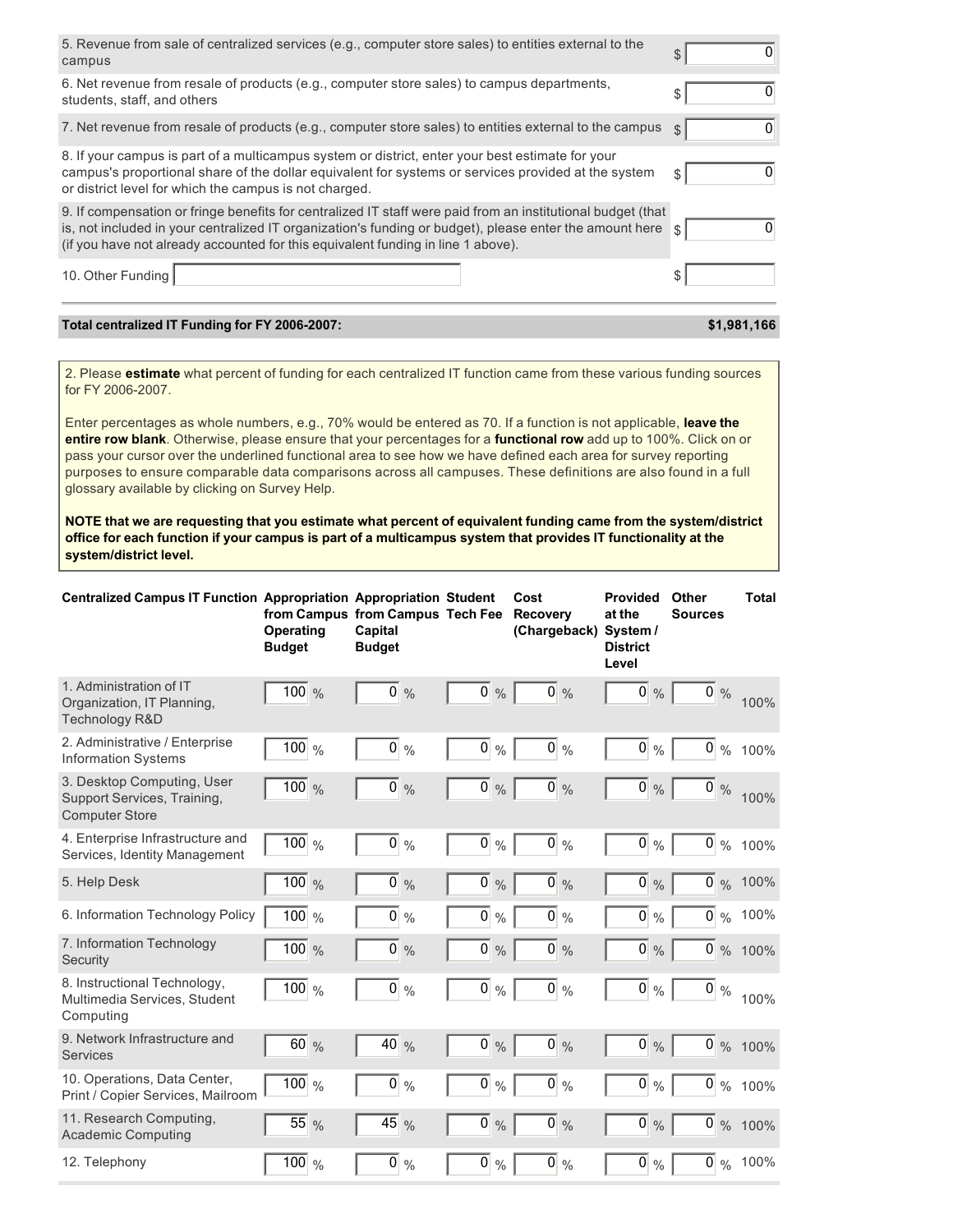| 13. Web Support Services | $100\%$       | $\frac{0}{0}$ | $0\%$ | $0\%$ | 0<br>$\frac{0}{0}$ | 100%<br>$\overline{0}$<br>$\frac{0}{0}$ |
|--------------------------|---------------|---------------|-------|-------|--------------------|-----------------------------------------|
| 14. Other Function       | $\frac{0}{0}$ | $\%$          | $\%$  | $\%$  | $\frac{0}{0}$      | $\%$                                    |

3. What dollar amount, if any, does the centralized IT organization of your campus annually budget **per IT staff member** (on average) for training or professional development?

Enter the dollar amount in whole U.S. Dollars, without commas or decimals, e.g., \$1,250.78 would be entered as 1251. Enter 0 if you do not allocate funds for this purpose.

NOTE that this question does not refer specifically to the past fiscal year, but is a request for the average amount per IT staff member that is usually budgeted annually. **Please be sure that the amount you enter is per IT staff member, not your entire organizational training / professional development budget.**

| ጦ  | 360 |
|----|-----|
| ۰ľ |     |
|    |     |

4. What was the total compensation for FY 2006-2007 (including fringe benefits even if benefits were paid elsewhere on campus and not charged to the centralized IT organization) for the following categories of personnel employed by or through the centralized IT organization of your campus? If for question 5 of section 1 of this survey you counted as "staff" individuals employed through an IT service outsource arrangement, please enter compensation for those individuals in the "staff" rather than "contractors" category below. If you reported FTE student employees, there is an expectation that you will enter congruent compensation for this category. If you enter \$0 because you did not compensate your student employees from centralized IT funding, or if the compensation amount entered was subsidized by work study or other funding external to your IT organization, please check the appropriate box below the question to indicate this arrangement.

**Note the ability to report an amount for compensation and/or benefits for centralized IT staff that was paid from an institutional budget rather than from your centralized IT organization's operating appropriation / budget. Please note that if you include such an amount on line 1 it should NOT also be reported on line 1a. If you enter an amount on line 1a, please be sure that you have also reported this amount on line 9 of Section 2 Question 1 of the survey.**

Enter the dollar amount in whole U.S. Dollars, without commas or decimals, e.g., \$58,499.41 would be entered as 58499. NOTE that the total of all the numbers entered should reflect the total compensation expended for all centralized IT personnel for FY 2006-07. If your centralized IT organization compensated personnel that did not fall into any of the categories listed, please include this information in the "other" category and enter the dollar amount of total compensation for these personnel. **Please do not use the "other" category to report \$0 for no other kinds of staff compensation;** if you had no other kind of staff compensation, simply leave both of the boxes on that line blank. Click on the underlined term for an explanation of that category of personnel.

| 1. Staff                                                                                                                                                                                                                                                  | 1328750     |
|-----------------------------------------------------------------------------------------------------------------------------------------------------------------------------------------------------------------------------------------------------------|-------------|
| 1a. If staff compensation and/or fringe benefits were paid from an institutional budget rather<br>than from your centralized IT funding / budget, and you have reported those dollars on line 9 of<br>Section 2 Question 1, please enter the amount here. | \$<br>U     |
| 2. Students*                                                                                                                                                                                                                                              | 60611       |
| 3. Consultants                                                                                                                                                                                                                                            |             |
| 4. Contractors                                                                                                                                                                                                                                            |             |
| 5. Other                                                                                                                                                                                                                                                  |             |
| Total centralized IT Personnel Compensation for FY 2006-2007:                                                                                                                                                                                             | \$1,389,361 |

 $\Box$  Please check this box if your student employees were compensated in whole or part by Work Study or other funding that you did not report as part of your centralized IT organization's funding in Section 2, Question 1 or that you did not include in line 2 above.

 $\Box$  Please check this box if all or nearly all of your IT staff were provided through an outsourcing arrangement with an external supplier (other than your system or district office if your campus is part of a multicampus system or district).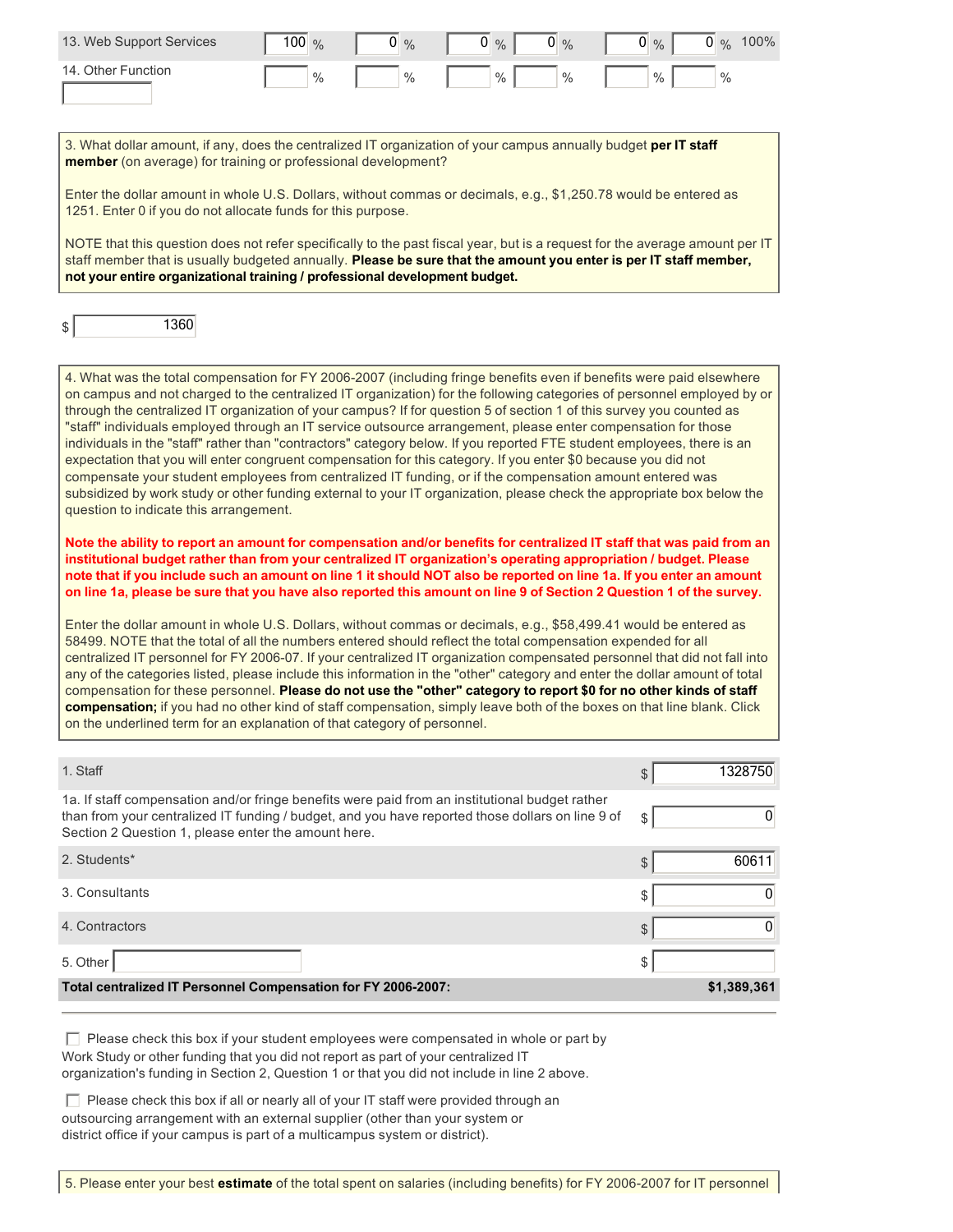who are employed in departments or offices **outside the centralized IT organization** of your campus (for example, employed by administrative offices or academic departments), including part-time and limited-term employees.

Enter the dollar amount in whole U.S. Dollars, without commas or decimals. Your campus HR office may be able to provide this figure. If no IT personnel were employed outside the centralized IT organization, enter 0. If you cannot estimate this amount, please check the box to indicate that.

\$

 $\overline{V}$  We cannot estimate this amount.

6. Please enter your best estimate of the total spent in FY 2006-2007 on information technology (other than salaries and benefits) in departments or offices outside the centralized IT organization of your campus.

These expenditures would include hardware, software, licenses, and so forth, that is, non-personnel expenditures. The operative phrase here is "best estimate." We do not expect this figure to be an exact calculation of actual dollars spent. Enter the estimated dollar amount in whole U.S. Dollars without commas or decimals. If your campus had no IT expenditures (other than salaries and benefits) outside the centralized IT organization, enter 0. If you cannot estimate this amount, please check the box to indicate that.

 $s$ 

 $\overline{\nabla}$  We cannot reasonably estimate this amount.

7. In FY 2006-2007, did your campus charge a general student technology fee, that is, a fee designated wholly for IT that was levied on all students, regardless of major or school (as opposed to specific, individual technology fees that might have been charged based on academic major or other criteria)?

 $O$  Yes

 $\odot$  No

#### **If you answered yes to the question above, please answer the following four questions...**

On what basis was the fee charged and what was the amount of the fee per FTE student? (Select only one and enter the amount in U.S. dollars. NOTE that decimals **are** permitted here.)

| <b>Basis for charge:</b>      | <b>Amount of fee:</b> |
|-------------------------------|-----------------------|
| ◯ Flat fee per year           | \$                    |
| $\circ$ Flat fee per semester | \$                    |
| $\odot$ Flat fee per quarter  | \$                    |
| ◯ Flat fee per credit hour    | \$                    |
| ◯ Percentage of tuition       | $\frac{0}{0}$         |
| Other<br>∩                    |                       |

What were the total dollars generated by this fee? (Enter amount in whole U.S. dollars without commas or decimals.)

 $s$ 

Who determined how these dollars were spent? (Check all that apply)

 $\Box$  Students

 $\Box$  IT administration

 $\Box$  Campus committee

 $\Box$  Senior administration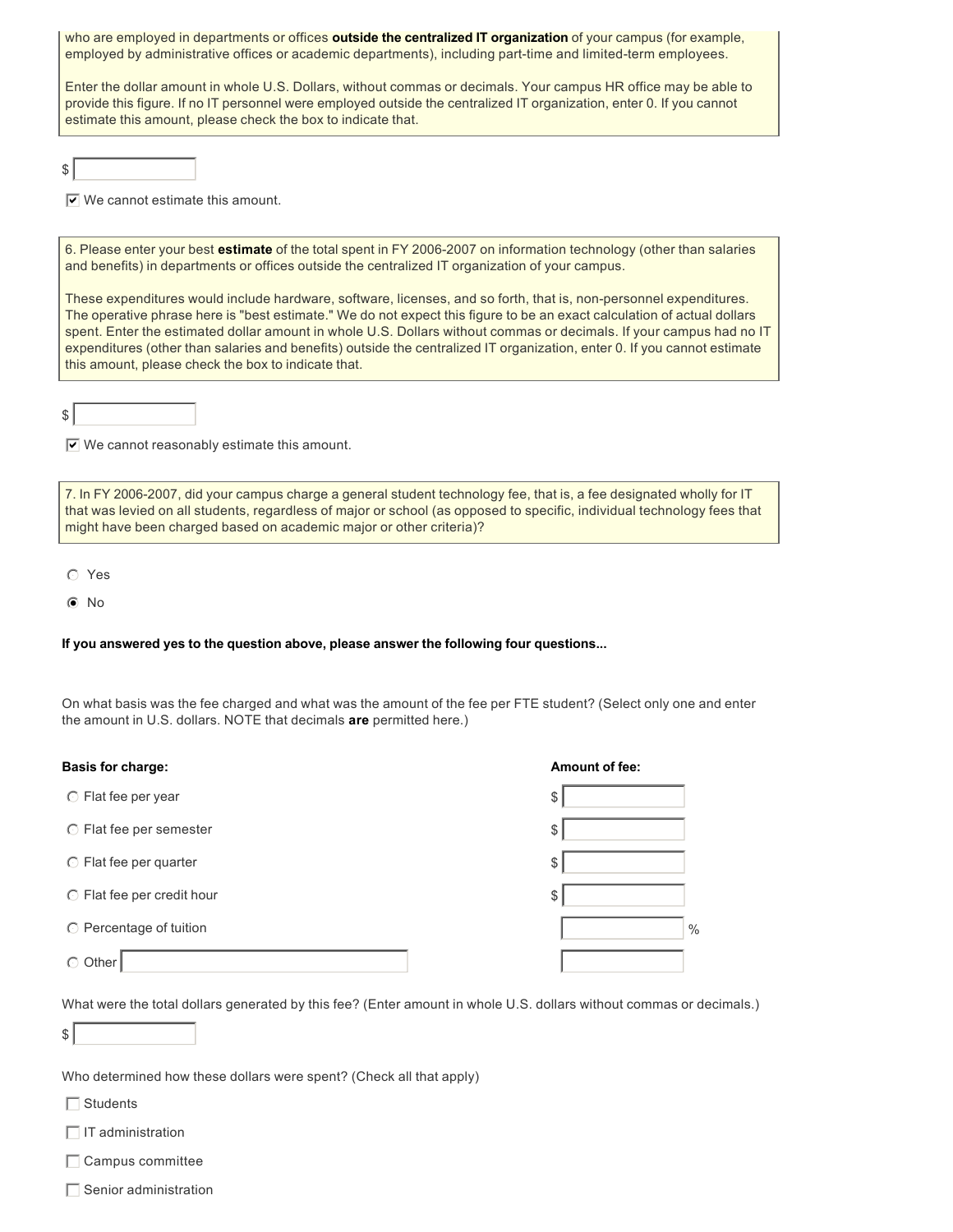$\Box$  System or district office in a multicampus system or district

 $\Box$  Funds are earmarked or restricted by policy

Other

8. Do students pay a separate fee for residence-hall network connections at your campus?

 $\odot$  Yes

No nmlkji

 $\odot$  There are no residence-hall network connections

 $\odot$  There are no residence halls

9. **Estimate** how many computers your campus owns or leases. (Enter a whole number.)

1100 computers

10. What is the planned replacement cycle for the computers owned or leased by your campus?

- $\odot$  Less than every three years
- $\odot$  Three years
- $\heartsuit$  Between three and four years
- $\odot$  Four years
- $\odot$  More than every four years
- $\odot$  We have different replacement cycles for different types of computers.
- $\odot$  We have no formal replacement plan.

11. What percent of the computers owned or leased by your campus are on a replacement cycle for which dollars are funded in the budget? (Enter percentages as whole numbers, e.g., 70% would be entered as 70.)

80 %

12. What percent of the computers owned or leased by your campus were replaced in FY 2006-2007? (Enter percentages as whole numbers, e.g., 70% would be entered as 70. NOTE that replacement refers to replacing with new computers rather than repurposing machines.)

27 %

13. Regardless of how your campus network is financed, does the current funding model include renewal of the capital plant including wiring, electronics, and so forth?

 $\odot$  Yes

 $\odot$  No

14. Please indicate which of the following internal information technology services are covered by written service level agreements between the centralized IT organization and departments. (Check all that apply.)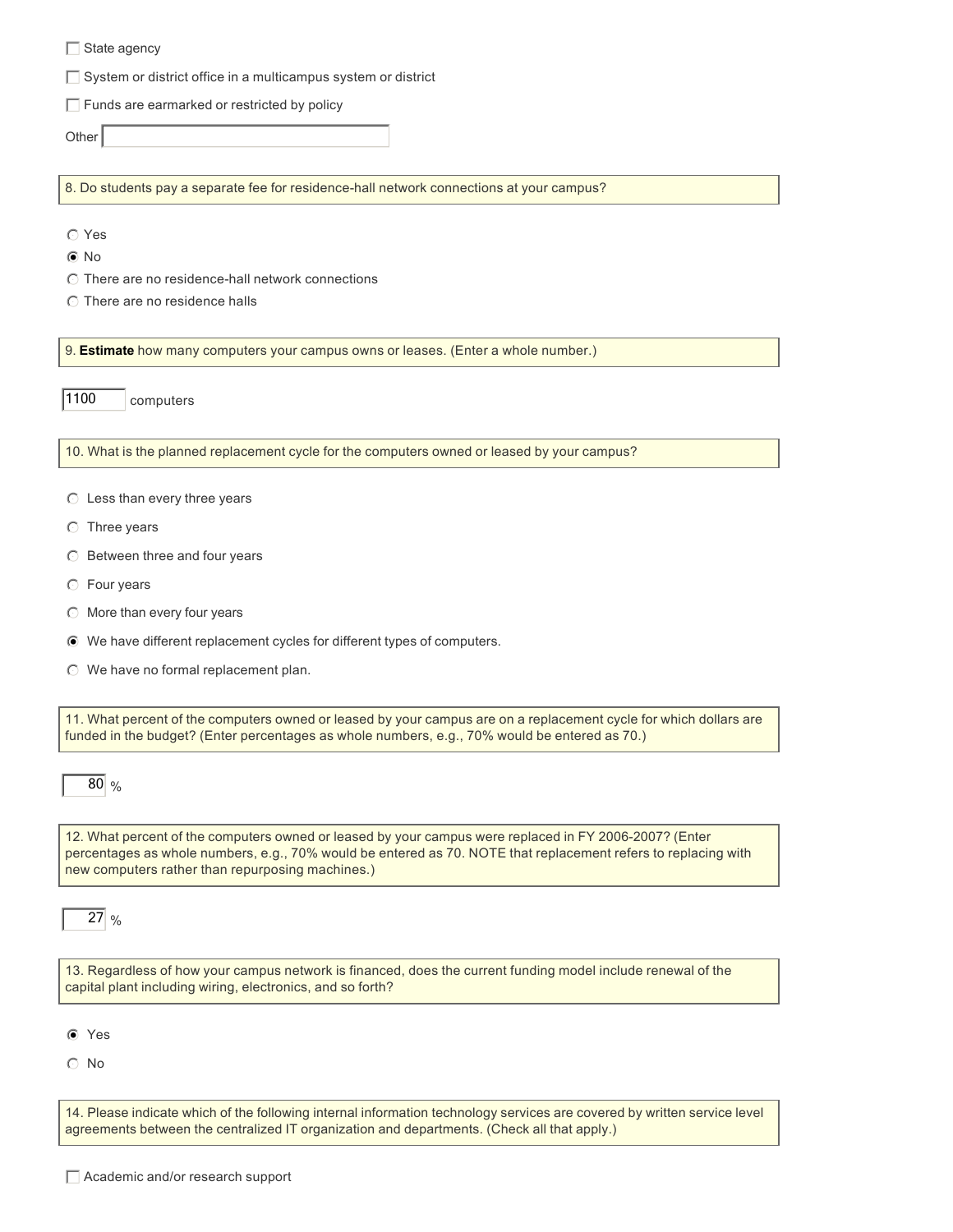| Administrative / enterprise information systems support                                                                                                                                                                                                                                                                                                                                                                               |
|---------------------------------------------------------------------------------------------------------------------------------------------------------------------------------------------------------------------------------------------------------------------------------------------------------------------------------------------------------------------------------------------------------------------------------------|
| □ Computer and network security                                                                                                                                                                                                                                                                                                                                                                                                       |
| $\Box$ Data center services                                                                                                                                                                                                                                                                                                                                                                                                           |
| $\Box$ Desktop services / user support services / help desk                                                                                                                                                                                                                                                                                                                                                                           |
| Instructional technology support                                                                                                                                                                                                                                                                                                                                                                                                      |
| $\Box$ Multimedia services                                                                                                                                                                                                                                                                                                                                                                                                            |
| $\Box$ Network services                                                                                                                                                                                                                                                                                                                                                                                                               |
| $\Box$ Print services                                                                                                                                                                                                                                                                                                                                                                                                                 |
| $\Box$ Telephone services                                                                                                                                                                                                                                                                                                                                                                                                             |
| $\Box$ Training                                                                                                                                                                                                                                                                                                                                                                                                                       |
| $\Box$ Web support services                                                                                                                                                                                                                                                                                                                                                                                                           |
| Other                                                                                                                                                                                                                                                                                                                                                                                                                                 |
| $\triangledown$ None of the above — we have no written service level agreements.                                                                                                                                                                                                                                                                                                                                                      |
|                                                                                                                                                                                                                                                                                                                                                                                                                                       |
| 15. Please indicate which if any of the following are run either partially or entirely by an external supplier (that is, a non-<br>affiliated entity such as a vendor or other organization) with whom your campus has contracted through an outsource<br>or ASP arrangement. (NOTE that if your campus is part of a multicampus system or district, the district or system office<br>should not be considered an external supplier.) |
| $\Box$ Administrative system(s) — transaction systems operation (e.g., payroll, grants, admissions, etc.)                                                                                                                                                                                                                                                                                                                             |
| $\Box$ Administrative systems $-$ application development                                                                                                                                                                                                                                                                                                                                                                             |
| $\Box$ Administrative systems $-$ project management for implementations                                                                                                                                                                                                                                                                                                                                                              |
| All or nearly all centralized IT staff and services                                                                                                                                                                                                                                                                                                                                                                                   |
| $\Box$ CIO / top IT administrator                                                                                                                                                                                                                                                                                                                                                                                                     |
| □ Computer and network security                                                                                                                                                                                                                                                                                                                                                                                                       |
| $\Box$ Computer operations                                                                                                                                                                                                                                                                                                                                                                                                            |
| $\Box$ Data center                                                                                                                                                                                                                                                                                                                                                                                                                    |
| $\Box$ Desktop computer installation, maintenance, and/or repair services                                                                                                                                                                                                                                                                                                                                                             |
| Distance education                                                                                                                                                                                                                                                                                                                                                                                                                    |
| $\Box$ Help desk                                                                                                                                                                                                                                                                                                                                                                                                                      |
| □ Instructional / course management system                                                                                                                                                                                                                                                                                                                                                                                            |
| $\Box$ Multimedia services                                                                                                                                                                                                                                                                                                                                                                                                            |
| Network services on campus                                                                                                                                                                                                                                                                                                                                                                                                            |
| $\Box$ Portal                                                                                                                                                                                                                                                                                                                                                                                                                         |
| $\Box$ Print services                                                                                                                                                                                                                                                                                                                                                                                                                 |
| □ Remote access to network services                                                                                                                                                                                                                                                                                                                                                                                                   |
| $\Box$ Resnet (student residential networks)                                                                                                                                                                                                                                                                                                                                                                                          |
| $\Box$ Telephone services                                                                                                                                                                                                                                                                                                                                                                                                             |
| User support services                                                                                                                                                                                                                                                                                                                                                                                                                 |
| Web development and/or hosting                                                                                                                                                                                                                                                                                                                                                                                                        |
| Other alumni web portal                                                                                                                                                                                                                                                                                                                                                                                                               |

 $\Box$  None of the above — we do not outsource or use ASPs.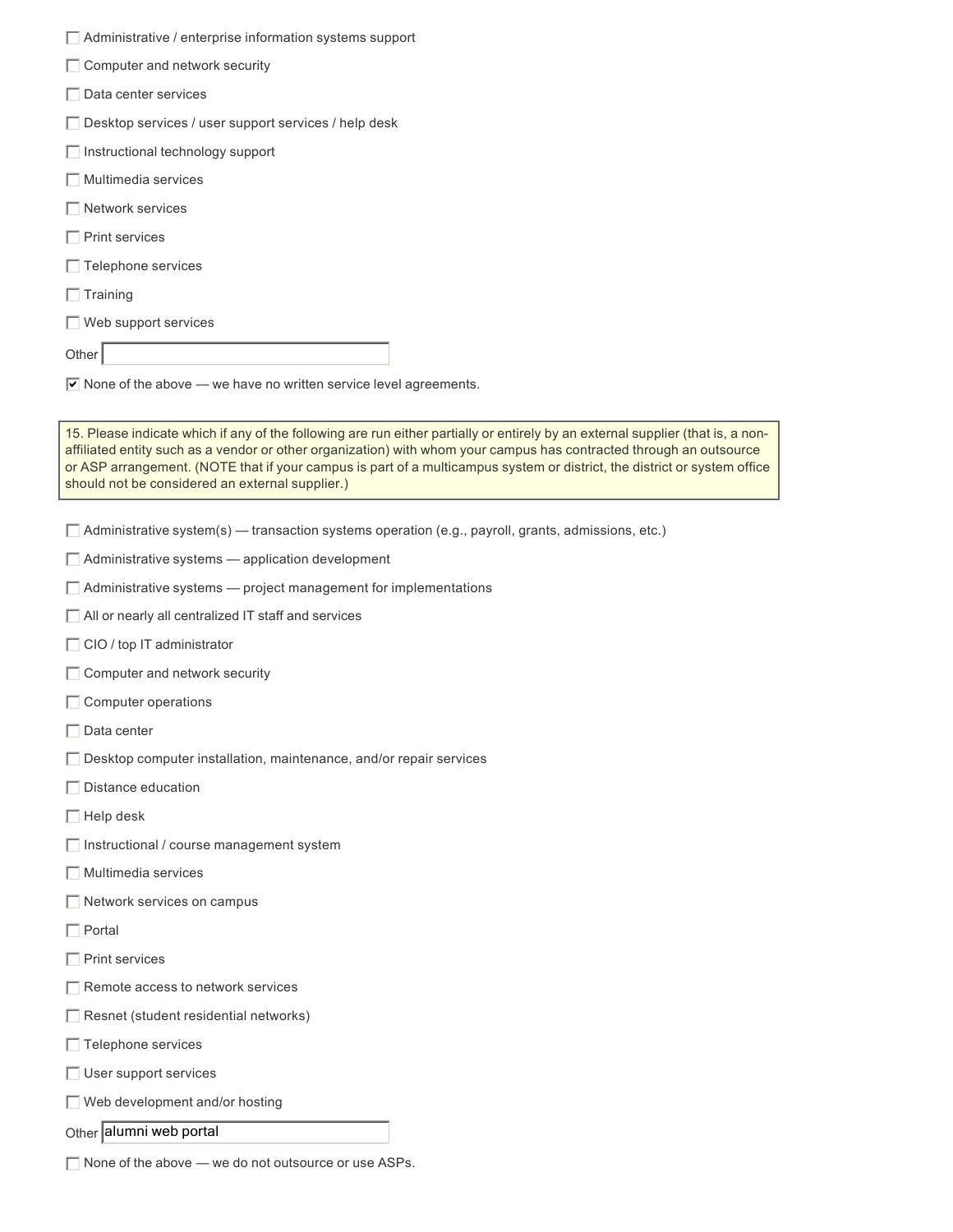16. Enter in the box below the total number of *headcount employees* (including faculty) that your campus last reported to IPEDS. Your Institutional Research Office should be able to provide you with this number.

NOTE that this question is included in the EDUCAUSE Core Data Service survey by an agreement with the leaders of the COSTS Project, whose survey was merged with the CDS survey in 2006. Any campus that has participated in the COSTS Project and any campus that is a member of the Consortium of Liberal Arts Colleges (CLAC) will need to complete this question in order for benchmarks that have been available through the COSTS Project to continue to be available through the CDS interactive database service.

This question is optional for other survey respondents, so you may elect not to provide this information. If that is the case, please check the box below to indicate this. **NOTE** that if you do provide this number, your data will be included in the related benchmark ratios that will be available in the CDS interactive database service when it is launched in the spring of 2008.



 $\Box$  We have elected not to provide this number.

17. Enter in the box below *total campus expenses* (not including financial aid expenses) last reported to IPEDS. Enter a whole number, without commas or decimals, in U.S. dollars. This number comes from the audited financial statement for your institution and should be available from your campus business office.

NOTE that this question is included in the EDUCAUSE Core Data Service survey by an agreement with the leaders of the COSTS Project, whose survey was merged with the CDS survey in 2006. Any campus that has participated in the COSTS Project and any campus that is a member of the Consortium of Liberal Arts Colleges (CLAC) will need to complete this question in order for benchmarks that have been available through the COSTS Project to continue to be available through the CDS interactive database service.

This question is optional for other survey respondents, so you may elect not to provide this information. If that is the case, please check the box below to indicate this. **NOTE** that if you do provide this number, your data will be included in the related benchmark ratios that will be available in the CDS interactive database service when it is launched in the spring of 2008.

#### $\vert$  78139540

 $\Box$  We have elected not to provide this number.

If you have elected to provide total campus expenses (net financial aid) in the box above, please check below which accounting standards are followed by your campus. Again, your business office should be able to provide this information.

- $\odot$  GASB (Governmental Accounting Standards Board)
- $\odot$  FASB (Financial Accounting Standards Board)

#### **Faculty and Student Computing**

1. How many hours a week does the public help desk service provided by your centralized IT organization operate during the academic year? (Enter a whole number, e.g., 24 x 7 support would be entered as 168, 24 x 5 support would be entered as 120, and so forth. NOTE that this number cannot exceed 168.)



 $\Box$  We do not have a public help desk.

2. **Estimate** what percent of undergraduate students at your institution use their own personal computers on campus. (NOTE that this includes students using computers they already owned before enrolling that they brought with them or using computers that your campus has provided or leased to them or required them to purchase after enrollment. **If your campus does not have resident students, please do not include computers that students use at home for which your staff are not responsible for support.** Enter the percentage as a whole number, e.g., 70% would be entered as 70.)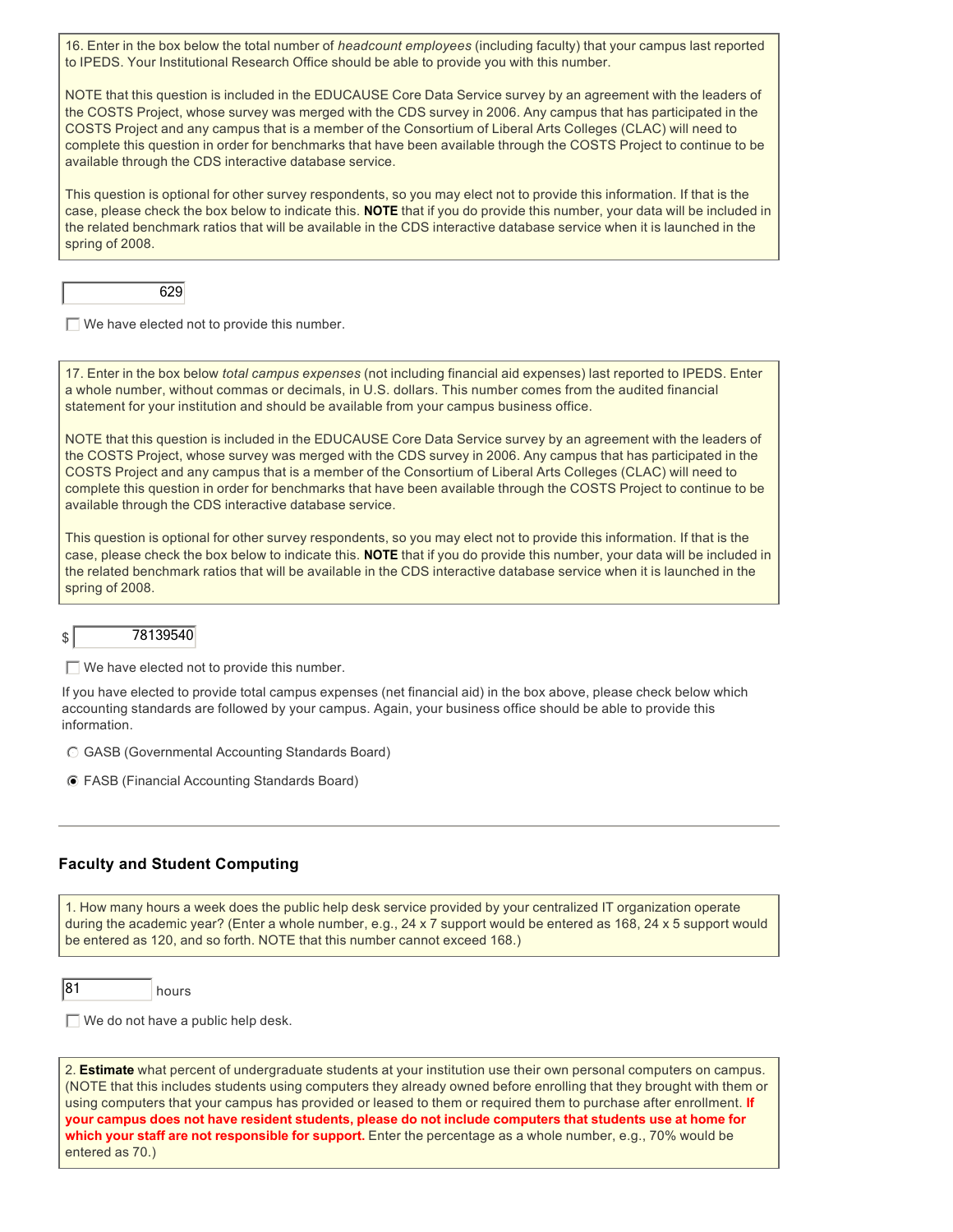|  |  |  | 3. Check the one statement below that best describes the student computer policy of your campus. |
|--|--|--|--------------------------------------------------------------------------------------------------|
|--|--|--|--------------------------------------------------------------------------------------------------|

- $\bigcirc$  All students are provided a personal computer.
- $\bigcirc$  Students in general are required to purchase/lease a personal computer.
- $\bigcap$  Students in some departments or majors are required to purchase/lease a personal computer.
- $\bigcirc$  Personal computer purchase/lease is recommended but not required for all students.
- $\odot$ Personal computer purchase/lease is recommended but not required for students in some departments or majors.
- n There are no requirements or recommendations regarding personal computer purchase or lease.
- $O$  Other

95 %

4. Does your campus offer high-speed network connections to students in residence halls?

- **⊙** Yes
- $\odot$  No
- $\odot$  There are no residence halls

#### **If you answered yes to the question above, please answer the following two questions...**

Which is the most prevalent speed offered?

- $\odot$  10 mbps
- $\odot$  10-11 mbps
- $\odot$  10/100 mbps
- $\odot$  100 mbps
- $\odot$  > 100 mbps

What is the most prevalent technology? (Select only one.)

- $\odot$  Ethernet
- $\odot$  Cable Modem
- $\odot$  DSL
- $\odot$  Wireless
- $\odot$  Other

5. Please select the statement below that best describes your campus with regard to providing students a campusnegotiated service to access online music and/or movie services.

- $\odot$  We are already offering such a service.
- $\odot$  We are planning to offer such a service.
- $\odot$  We are considering offering such a service.
- $\odot$  We have no plans to offer such a service.

#### 6. Does your campus issue an e-mail account to each student for the purpose of receiving official communications?

- $\odot$  Yes
- $\odot$  No

7. Because students arrive with e-mail addresses of their own, some campuses have stopped providing universal student e-mail. Please select the one statement below that best describes your practice.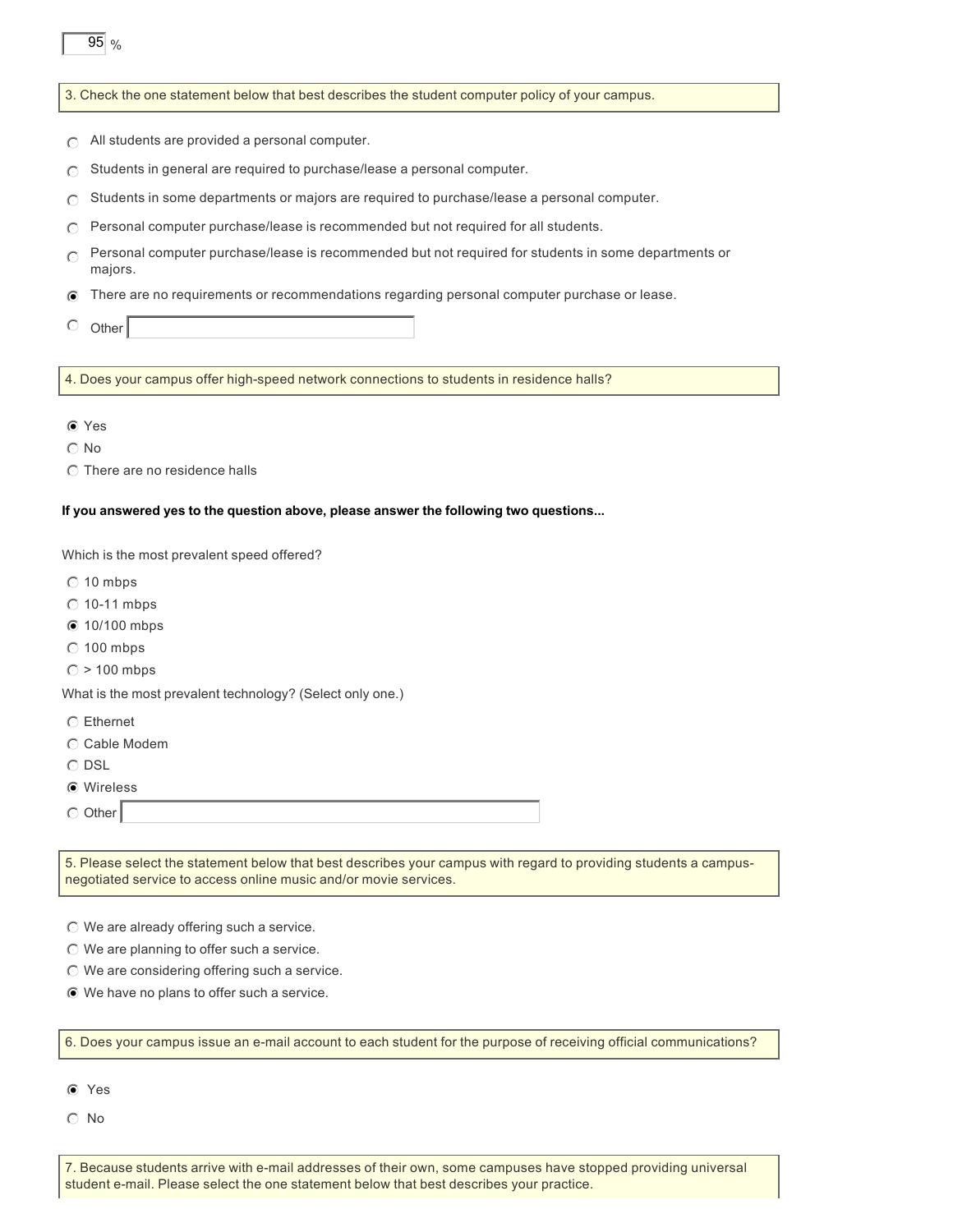- $\odot$  We have never offered universal student e-mail.
- $\odot$  We offer universal student e-mail and have no plans to discontinue this service.
- $\odot$  We offer universal student e-mail but are seriously considering discontinuing this service.
- $\odot$  We have already stopped offering universal student e-mail.

8. Please check all the statements below that describe your campus' support for faculty in the use of technology in teaching and learning.

|         | We have a designated instructional technology center available to all campus faculty.                                                                                                                          |
|---------|----------------------------------------------------------------------------------------------------------------------------------------------------------------------------------------------------------------|
|         | Our campus faculty teaching / excellence center works closely with IT and has a strong emphasis on technology.                                                                                                 |
| п       | We have instructional designers available to work with instructional technologists to help faculty develop courses<br>that use technology.                                                                     |
| ш       | We employ instructional technologists who are discipline specialists to work in academic departments.                                                                                                          |
| 1∽      | We provide student technology assistants who help faculty use technology.                                                                                                                                      |
| ш       | We offer intensive support for faculty who are heavy users of technology in teaching.                                                                                                                          |
| 1∽      | We offer faculty training in scheduled seminars.                                                                                                                                                               |
| 罓       | We offer faculty training upon request.                                                                                                                                                                        |
| 罓       | We offer activities and opportunities for faculty who use technology in innovative ways to share their experiences<br>(e.g., technology fairs, brown bags, etc.).                                              |
| П       | We offer special grants or awards to faculty to support innovative use of technology in teaching and learning.                                                                                                 |
| Other   |                                                                                                                                                                                                                |
|         |                                                                                                                                                                                                                |
|         | If you checked either one or both of the first two options above, please estimate what percent of the faculty are<br>using the center(s). Enter the estimate as a whole number without a percent sign.<br>$\%$ |
|         | 9. Please check the one statement that most accurately describes your campus's practice regarding course<br>management systems.                                                                                |
|         | $\odot$ We have not deployed a course management system and do not plan to.                                                                                                                                    |
|         | $\odot$ We are planning to deploy one or more course management systems.                                                                                                                                       |
|         | O We are currently reviewing options, considering deploying a course management system or changing our current<br>course management system approach.                                                           |
|         | $\odot$ We support a single commercial-product course management system.                                                                                                                                       |
|         | $\odot$ We support more than one commercial-product course management system.                                                                                                                                  |
|         | $\odot$ We support a single homegrown course management system.                                                                                                                                                |
|         | $\odot$ We support more than one homegrown course management system.                                                                                                                                           |
|         | ⊙ We support a single open source course management system or a commercial product based on open source.                                                                                                       |
| source. | © We support more than one open source course management system or commercial product based on open                                                                                                            |
|         | $\odot$ We employ a hybrid approach (support a combination of homegrown, open source, and/or commercial course                                                                                                 |
|         | management systems).                                                                                                                                                                                           |

#### **If you checked that you currently support one or more course management systems, please select the statement that most accurately describes faculty use of the system(s) at your campus:**

- $\odot$  Our course management system(s) is (are) ubiquitous, employed for all or nearly all courses.
- $\odot$  Our course management system(s) is (are) used selectively by faculty.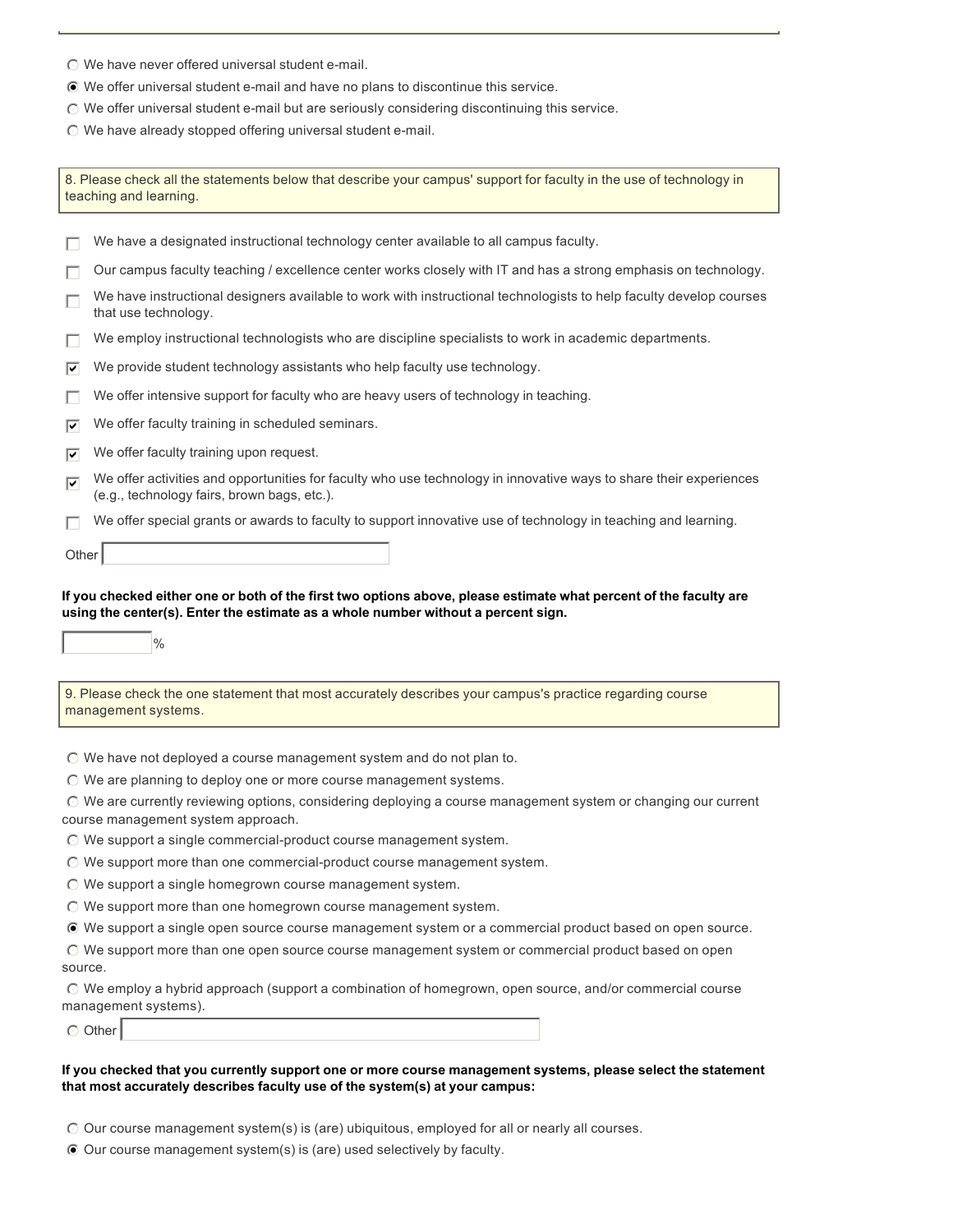10. Please indicate the status at your campus of the following learning technologies or practices, whether at the campus or individual departmental level.

| <b>Technology or Practice</b>    | <b>Deployed</b> | <b>Experimenting with</b> | Considering | Not planned |
|----------------------------------|-----------------|---------------------------|-------------|-------------|
| <b>Blogs</b>                     | $\odot$         | $\bullet$                 | $\odot$     | $\circ$     |
| E-learning                       | ∩               | $\odot$                   | $\bigcirc$  | $\odot$     |
| E-portfolios                     | $\odot$         | $\odot$                   | $\odot$     | $\bullet$   |
| <b>Hybrid courses</b>            | $\bigcirc$      | $\odot$                   | $\odot$     | $\odot$     |
| Information literacy requirement | $\bigcap$       | $\bigcirc$                | $\bullet$   | $\odot$     |
| Interactive learning             | $\odot$         | ∩                         | $\bigcirc$  | $\odot$     |
| Learning objects                 | $\odot$         | $\circ$                   | $\odot$     | $\bullet$   |
| Wikis                            | $\odot$         | ⊙                         | ∩           | ∩           |

11. Please indicate the percent of campus classrooms that are centrally scheduled that are permanently equipped with the technologies listed. (Enter percentages as whole numbers, e.g., 70% would be entered as 70. If a technology is not applicable, enter 0.)

| Wired Internet connections              | 95 %          |
|-----------------------------------------|---------------|
| Wireless Internet connectivity          | 100 $%$       |
| LCD projectors                          | 95 %          |
| Computers                               | $95\%$        |
| <b>Televisions</b>                      | $11\%$        |
| Smart boards                            | $9\%$         |
| Document projectors / systems / cameras | $6\%$         |
| Clickers (personal response systems)    | $0\%$         |
| Other technology                        | $\frac{0}{0}$ |

#### **Networking and Security**

1. What is the total bandwidth available (capacity in megabits, e.g., a T1 would be entered as 1.5) from your campus? (If no bandwidth, enter 0.)

...to the commodity internet

130 Mbps (megabits per second)

...to high-performance networks such as Abilene

0 Mbps (megabits per second)

2. Please check all statements that apply regarding tracking or shaping bandwidth utilization on your campus Internet connection.

 $\Box$  We do not track or shape bandwidth utilization.

 $\Box$  We track utilization.

 $\Box$  We shape by time of day.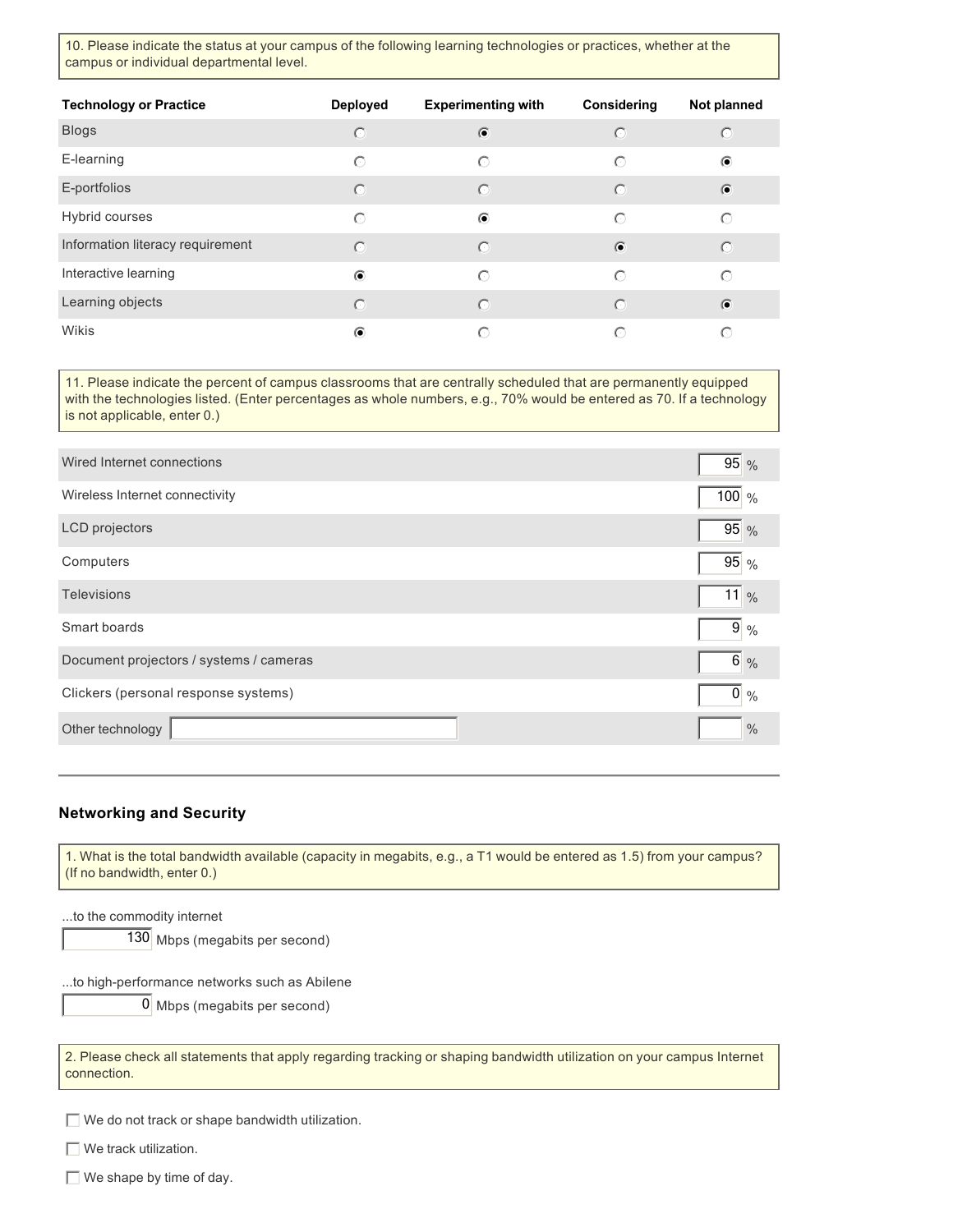$\overline{v}$  We shape by location on campus (for example, residence halls).

 $\triangledown$  We shape by type of traffic (e.g., P2P file sharing).

 $\triangledown$  We shape by direction (inbound versus outbound).

Other

3. Please check the way(s) in which remote access is provided at your institution for the following campus constituents. (Check all that apply. If you have no modem pool lines, leave the "Total Number of Lines" box empty and check "Not Provided.")

|                                            | <b>Total Number of</b><br><b>Lines</b> | <b>For</b><br><b>Faculty</b> | <b>For</b><br><b>Students</b> | <b>For</b><br><b>Staff</b> | <b>For</b><br><b>Alumni</b> | <b>Not</b><br><b>Provided</b> |
|--------------------------------------------|----------------------------------------|------------------------------|-------------------------------|----------------------------|-----------------------------|-------------------------------|
| Modem pool                                 | 4                                      |                              |                               | ⊽                          | ш                           |                               |
| Outsourced modem pool                      |                                        |                              | H                             | ш                          | г                           | ⊽                             |
| Institutionally arranged discount with ISP |                                        |                              | ш                             | ш                          | п                           | 1∽                            |
| Subsidized ISP accounts                    |                                        |                              |                               | ☑                          | L                           |                               |
| State academic network                     |                                        |                              |                               |                            | п                           | 1∽                            |
| Virtual Private Network (VPN)              |                                        | ⊽                            | ⊽                             | ⊽                          | L.                          |                               |
| Regional academic network                  |                                        | ⊽                            | ⊽                             | $\overline{\mathbf{y}}$    | п                           |                               |
| Other                                      |                                        |                              |                               |                            |                             |                               |

4. Please indicate the percentage of the following areas that have wireless access at your campus.

| Area                            | <b>Not</b><br>Applicable | 0%      | 1-25%   | 26-50%    | 51-75%  | 76-100%   |                  |
|---------------------------------|--------------------------|---------|---------|-----------|---------|-----------|------------------|
| Classrooms                      | $\odot$                  | $\odot$ | $\odot$ | $\odot$   | $\odot$ | $\bullet$ |                  |
| Public Labs                     | $\odot$                  | $\circ$ | $\circ$ | $\odot$   | $\odot$ | $\odot$   |                  |
| Library                         | $\odot$                  | $\circ$ | $\odot$ | $\odot$   | $\odot$ | $\bullet$ |                  |
| <b>Residence Halls</b>          | $\odot$                  | $\circ$ | $\odot$ | $\odot$   | $\odot$ | $\odot$   |                  |
| <b>Student Union</b>            | $\odot$                  | $\odot$ | $\odot$ | $\odot$   | $\circ$ | $\circ$   |                  |
| <b>Research Facilities</b>      | $\bigcirc$               | $\odot$ | $\odot$ | $\odot$   | $\odot$ | $\odot$   |                  |
| <b>Administration Buildings</b> | $\bigcirc$               | $\odot$ | $\odot$ | $\odot$   | $\odot$ | $\bullet$ |                  |
| Open Spaces                     | $\bigcirc$               | $\odot$ | $\odot$ | $\bullet$ | $\odot$ | $\odot$   |                  |
| <b>Other Area</b>               | $\odot$                  | $\odot$ | $\odot$ | $\odot$   | $\odot$ | $\odot$   | <b>Clear Row</b> |

5. From how many campus sites (not counting individual desktops) can an interactive videoconference be initiated? (NOTE that this question relates to designated sites that are set up with permanent equipment for conducting interactive videoconferencing. Enter a whole number. If you have no such sites, enter 0.)

1 sites

6. **Estimate** the percentage of personal computers owned or leased by your campus that can deploy videoconferencing from the desktop. Enter the percentage as a whole number, e.g., 20% would be entered as 20. If you have no desktop computers with this capability, enter 0.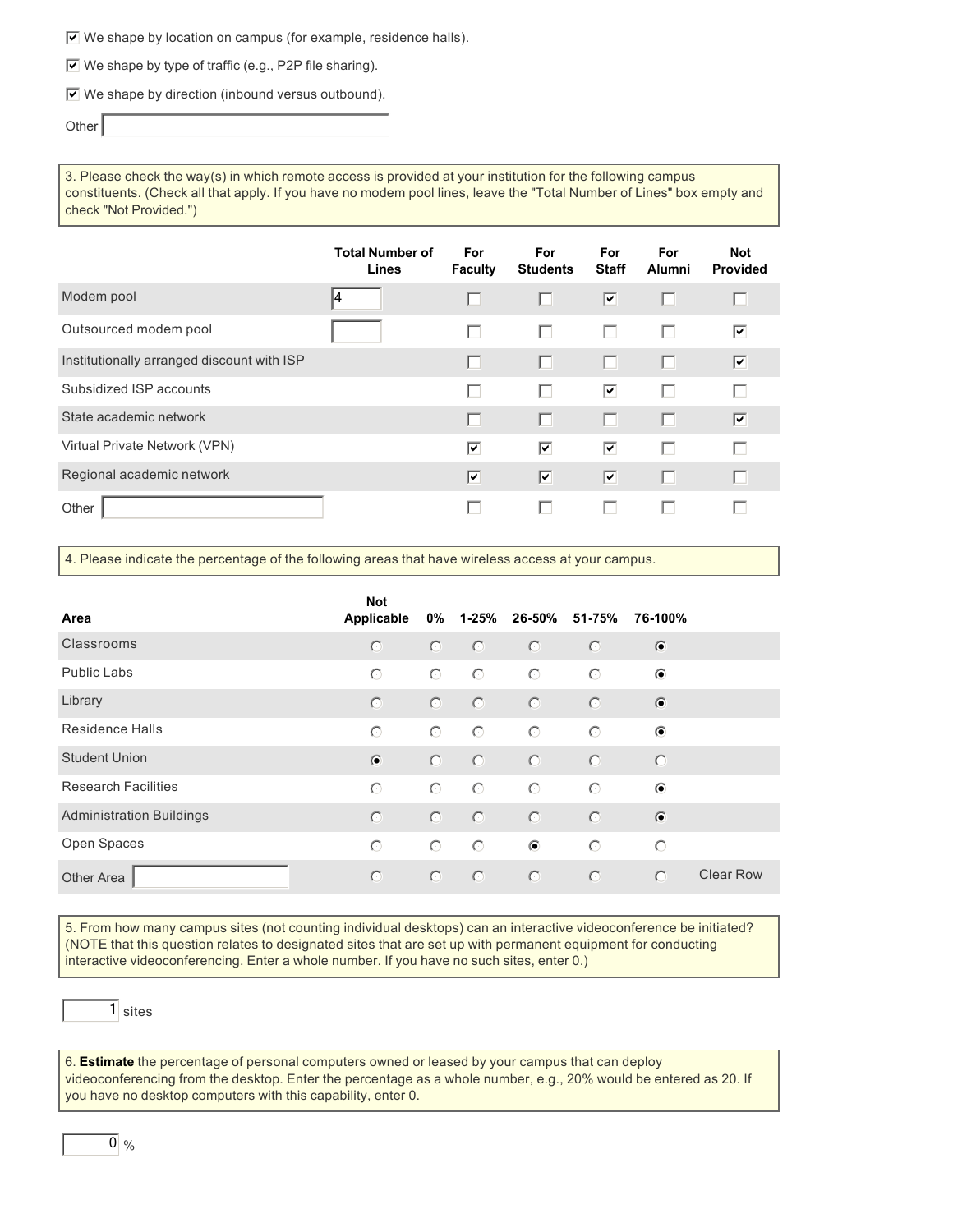7. Please indicate the status at your campus of the following technologies, whether campuswide or in individual departments.

| <b>Technology</b>              | <b>Deployed</b> | <b>Piloting</b> | In progress | Considering | Not planned |
|--------------------------------|-----------------|-----------------|-------------|-------------|-------------|
| Antispam tools                 | $\bullet$       | $\odot$         | $\odot$     | $\odot$     | $\circ$     |
| Antispyware software           | $\odot$         | $\odot$         | $\odot$     | $\odot$     | $\bigcirc$  |
| Antivirus software             | $\bullet$       | $\odot$         | $\odot$     | $\odot$     | $\circ$     |
| <b>IPTV</b>                    | $\odot$         | $\odot$         | $\odot$     | $\odot$     | $\bullet$   |
| Personal firewall software     | $\bullet$       | $\odot$         | $\odot$     | $\odot$     | $\odot$     |
| Video over IP                  | $\odot$         | $\odot$         | $\odot$     | $\odot$     | $\odot$     |
| Voice over IP                  | $\odot$         | $\odot$         | $\odot$     | $\odot$     | $\bullet$   |
| <b>Web Services</b>            | $\odot$         | $\odot$         | $\odot$     | $\odot$     | $\bigcirc$  |
| Wireless security technologies | $\bullet$       | $\odot$         | $\odot$     | $\odot$     | $\circ$     |
| Emergency notification system  | $\bigcirc$      | $\odot$         | $\bigcirc$  | $\odot$     | ⊙           |

8. Please indicate the status at your campus of the following identity management technologies.

| <b>Technology</b>         | <b>Deployed</b> | <b>Piloting</b> | In progress | Considering | Not planned          |
|---------------------------|-----------------|-----------------|-------------|-------------|----------------------|
| <b>Biometrics</b>         | $\odot$         | $\circ$         | $\odot$     | $\odot$     | $\left(\cdot\right)$ |
| Electronic signatures     | $\bigcirc$      | $\odot$         | $\odot$     | ⊙           | $\odot$              |
| Enterprise directory      | $\bullet$       | $\bigcirc$      | $\odot$     | $\bigcirc$  | $\bigcirc$           |
| <b>PKI</b>                | $\bigcirc$      | $\odot$         | $\odot$     | $\odot$     | $\bigcirc$           |
| Smart cards               | $\bullet$       | $\circ$         | $\odot$     | $\bigcirc$  | $\bigcirc$           |
| <b>Tokens</b>             | $\bigcirc$      | $\odot$         | $\odot$     | $\odot$     | ∩                    |
| Two-factor authentication | $\bigcirc$      | $\bullet$       | $\bigcap$   | $\bigcirc$  | $\bigcap$            |

9. Please check the statement that most accurately describes the status of end-user authentication for network (wired and wireless) access on your campus.

 $\odot$  We currently require end-user authentication for all network access.

 $\odot$  We are in the process of implementing an end-user authentication requirement for all network access.

 $\odot$  We are planning to require end-user authentication for all network access.

 $\odot$  We are considering an end-user authentication requirement for all network access.

 $\odot$  We have no plans for requiring end-user authentication for all network access.

 $\circ$  Other

10. Please check all of the following that apply at your campus regarding firewalls.

My campus has:

 $\sqrt{\bullet}$  a firewall at our external Internet connection

- $\overline{\triangledown}$  firewalls around certain high-security servers or networks
- $\overline{v}$  firewalls deployed by or on behalf of individual departments
- $\boxed{\mathbf{v}}$  a site license for a personal firewall product
- $\Box$  a plan in place to implement one or more firewalls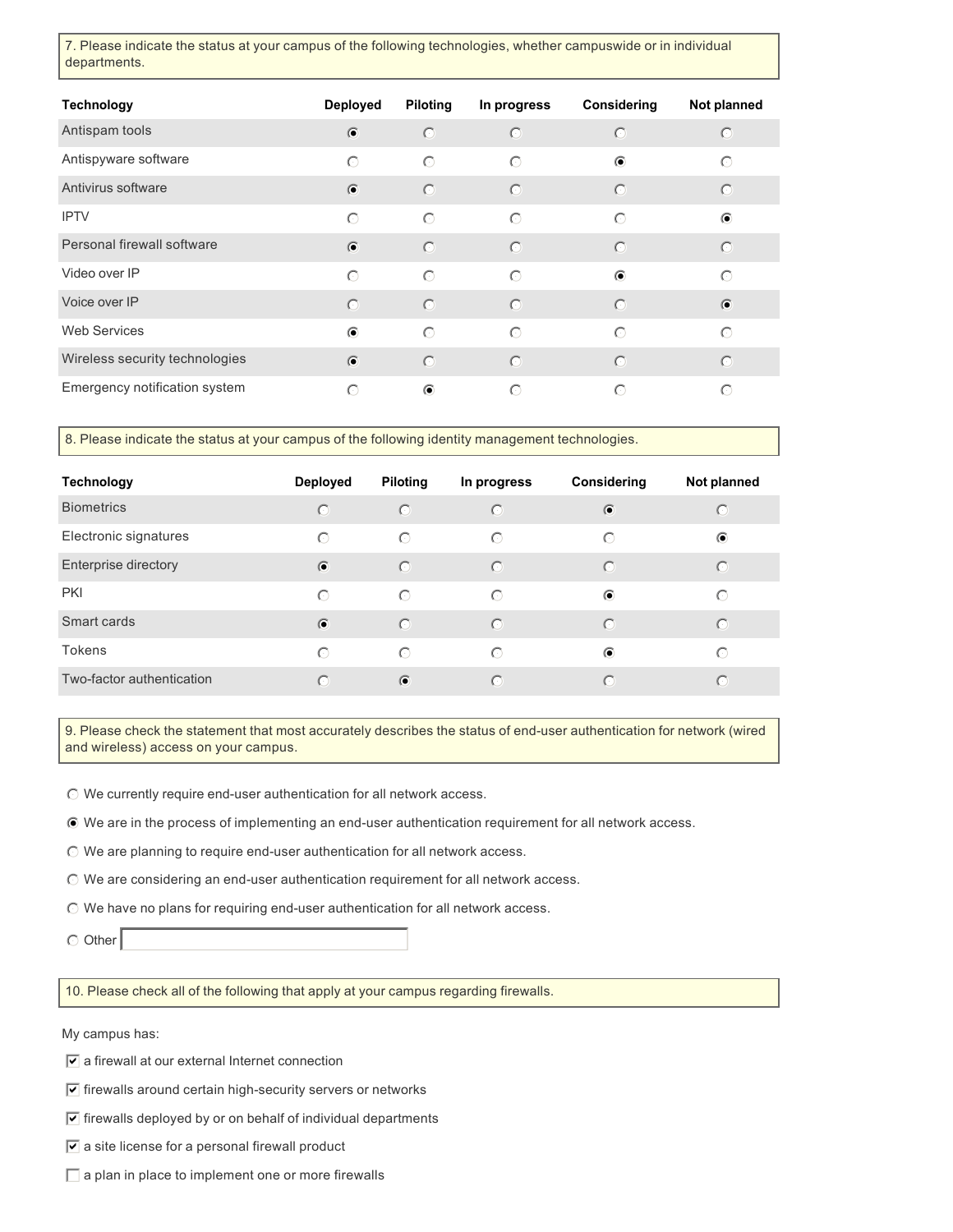$\Box$  no firewalls

**Other** 

11. Please check all of the following that apply at your campus regarding security-related practices.

 $\triangledown$  We require all of our critical systems to be expeditiously patched or updated.

 $\triangledown$  We require campus-owned or -leased computers to be expeditiously patched or updated.

 $\overline{v}$  We require all personally owned computers to be expeditiously patched or updated.

- $\triangledown$  We conduct proactive scans to detect known security exposures in our critical systems.
- $\overline{\mathbf{v}}$ We conduct proactive scans to detect known security exposures in all campus owned computers connected to our network.
- $\overline{\mathbf{v}}$ We conduct proactive scans to detect known security exposures in all personally owned computers connected to our network.

 $\overline{v}$  Our security system includes an intrusion detection system.

**Other** 

12. Has your campus undertaken an IT security risk assessment?

- $\odot$  Yes
- $\odot$  No

#### **Information Systems**

1. Please complete the following grid regarding the major information systems at your campus.

For campuses within multicampus systems or districts, if an information system is or soon will be provided at the system or district level, please enter the information requested for your campus but also check "provided at system or district level" for that system. If you have not implemented or do not plan to implement a specified system, please check "Not Applicable" for that system and do not check any other boxes for that system. If your campus (or system/district office on behalf of your campus) plans to implement a system in the next three years, check the box for that option. If the system is or will be a commercial product, please enter the name(s) of the vendor(s) and product(s); if open source, please enter "open source" and the product name(s); if developed in house, please enter "homegrown." NOTE that you cannot enter a year in the future for the "year implemented." If the system is in the process of being implemented, enter the year in which the implementation was begun.

| <b>System</b>        | <b>Not</b><br>Applicable | Year<br>Implemented<br>(yyyy) | <b>Enter Vendor and Product</b><br>Name, Open Source and<br><b>Product Name, and/or</b><br>"Homegrown" | Will<br>Implement or<br>Replace in the<br><b>Next 3 Years</b> | <b>Provided at</b><br>System/<br><b>District</b><br>Level |
|----------------------|--------------------------|-------------------------------|--------------------------------------------------------------------------------------------------------|---------------------------------------------------------------|-----------------------------------------------------------|
| Student              |                          | 1999                          | Banner                                                                                                 |                                                               | г                                                         |
| Financial            | г                        | 2002                          | Banner                                                                                                 |                                                               | Г                                                         |
| <b>HR</b>            |                          | 2001                          | Banner                                                                                                 |                                                               | H                                                         |
| Development          |                          | 1998                          | Advance                                                                                                |                                                               | Г                                                         |
| Library              |                          | 1996                          | III                                                                                                    |                                                               | П                                                         |
| Course<br>Management |                          | 2006                          | Moodle                                                                                                 |                                                               | Г                                                         |
| Grants<br>Management |                          | 2002                          | Banner                                                                                                 |                                                               | L                                                         |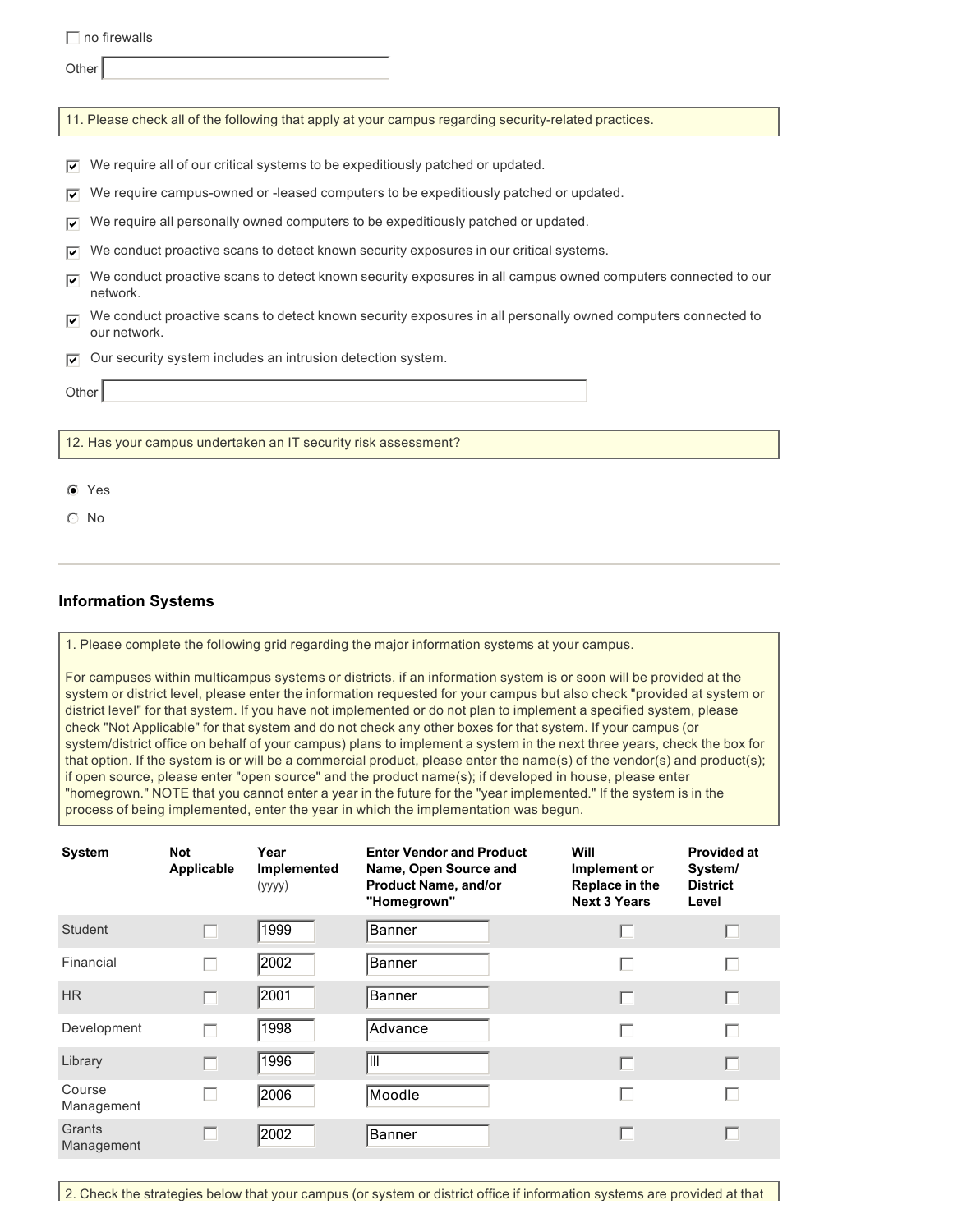| level) employs for implementing or converting information systems. (Check all that apply.)                                                                                              |
|-----------------------------------------------------------------------------------------------------------------------------------------------------------------------------------------|
| $\triangledown$ Develop systems in house (homegrown)                                                                                                                                    |
| $\Box$ Develop systems in partnership with a vendor                                                                                                                                     |
| $\triangledown$ Purchase a commercial product without customization                                                                                                                     |
| $\Box$ Purchase a commercial product with customization                                                                                                                                 |
| $\triangledown$ Use an open source product, with or without customization                                                                                                               |
| $\triangledown$ Buy best-of-breed applications                                                                                                                                          |
| $\triangledown$ Buy a package of integrated systems                                                                                                                                     |
| Enhance legacy systems and provide Web interfaces                                                                                                                                       |
|                                                                                                                                                                                         |
| □ Outsource administrative systems                                                                                                                                                      |
| Other                                                                                                                                                                                   |
| 3. Do you modify commercial or open source products that you implement?                                                                                                                 |
|                                                                                                                                                                                         |
| C Yes                                                                                                                                                                                   |
| $\circ$ No                                                                                                                                                                              |
|                                                                                                                                                                                         |
| If you answered yes, please indicate the usual extent of modification. (Check all that apply.)                                                                                          |
| $\Box$ Underlying code                                                                                                                                                                  |
| $\Box$ Configuration                                                                                                                                                                    |
| $\boxed{\mathbf{v}}$ External modules                                                                                                                                                   |
| Other                                                                                                                                                                                   |
|                                                                                                                                                                                         |
| 4. Please check the appropriate statement for your campus (or system or district office if systems are provided at that<br>level) regarding enterprise resource planning (ERP) systems. |
|                                                                                                                                                                                         |
| © We have no plans for an ERP implementation.<br>© We are considering an ERP implementation.                                                                                            |
| ◯ We are in the RFP stage of an ERP implementation.                                                                                                                                     |
| © We have an ERP implementation in process.                                                                                                                                             |
| ⊙ We have completed an ERP implementation or completed the segments we have chosen to implement.                                                                                        |
| If you selected one of the last three choices above                                                                                                                                     |

J.

Please **estimate** the percent of the total cost of the project that was or will be spent on the following ERP project components at the time of implementation. (Enter percentages as whole numbers, e.g., 70% would be entered as 70.)

|                                | % of Total Cost     |
|--------------------------------|---------------------|
| Software and software licenses | $27\%$              |
| Software maintenance           | $3\%$               |
| Training                       | 17 %                |
| In-house staff costs           | $32\frac{9}{6}$     |
| Consulting fees                | $0\%$               |
| Hardware                       | 21<br>$\frac{0}{0}$ |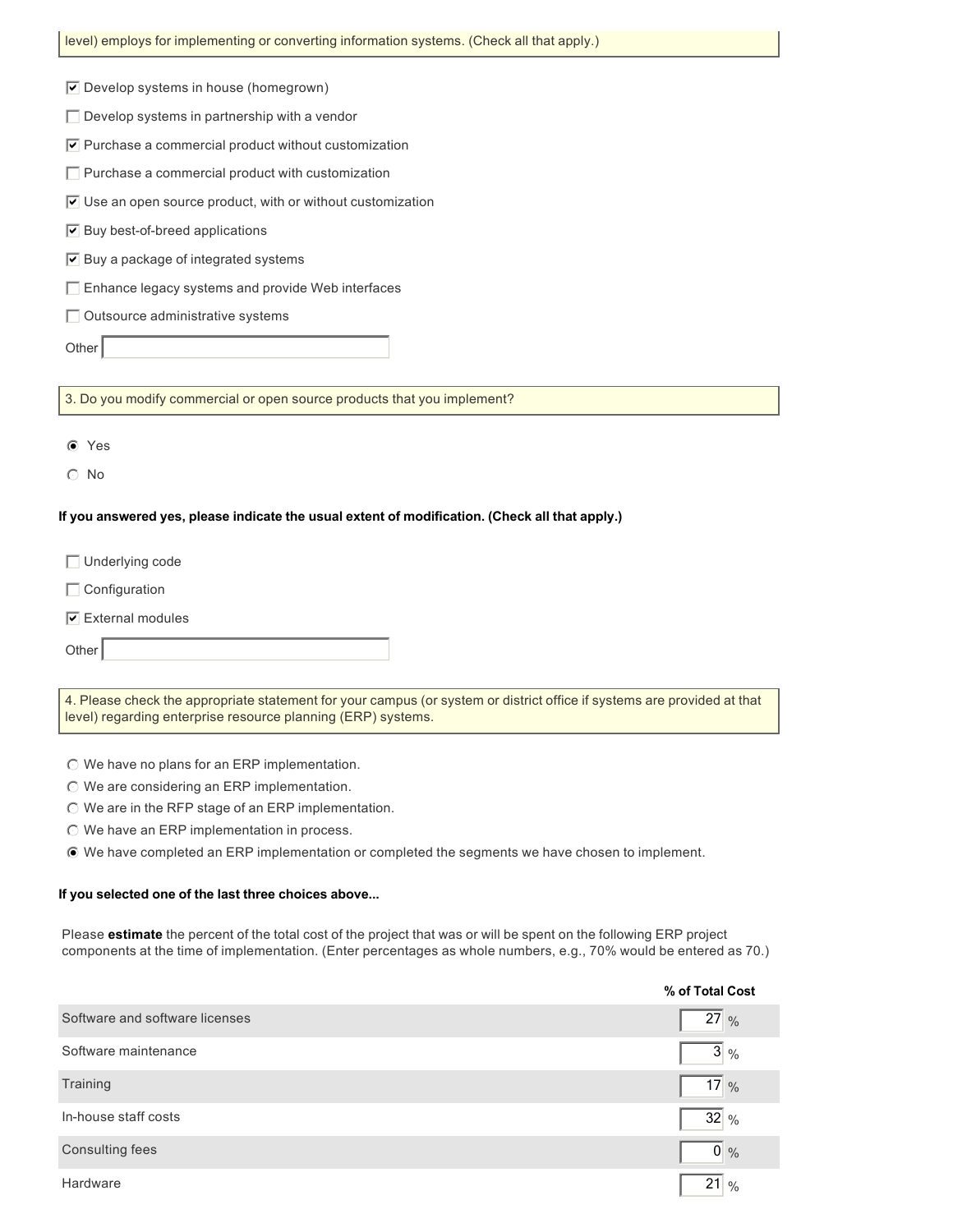| Other                                                                                                                                                                               |  |  | $\frac{0}{0}$ |
|-------------------------------------------------------------------------------------------------------------------------------------------------------------------------------------|--|--|---------------|
|                                                                                                                                                                                     |  |  |               |
| 5. Please check the one statement that is most appropriate regarding a Web portal at your campus (or system or<br>district office if this functionality is provided at that level). |  |  |               |
|                                                                                                                                                                                     |  |  |               |
| ⊙ We have implemented a Web portal.                                                                                                                                                 |  |  |               |
| ◯ We are in the process of implementing a Web portal.                                                                                                                               |  |  |               |
| $\odot$ We are planning to implement a Web portal.<br>◯ We have no plans to implement a Web portal.                                                                                 |  |  |               |
|                                                                                                                                                                                     |  |  |               |
| If you selected one of the first three choices above, please answer the following five questions                                                                                    |  |  |               |
| Our portal is or will be:                                                                                                                                                           |  |  |               |
| © developed in-house                                                                                                                                                                |  |  |               |
| $\odot$ a commercial product                                                                                                                                                        |  |  |               |
| ● an open source product                                                                                                                                                            |  |  |               |
| $\circ$ Other                                                                                                                                                                       |  |  |               |
| Is your portal (or will your portal be) customizable by the individual user?                                                                                                        |  |  |               |
| $\circ$ Yes                                                                                                                                                                         |  |  |               |
| $\odot$ No                                                                                                                                                                          |  |  |               |
| Is your portal (or will your portal be) customized for target audiences?                                                                                                            |  |  |               |
| ⊙ Yes                                                                                                                                                                               |  |  |               |
| $\odot$ No                                                                                                                                                                          |  |  |               |
| For what audience is your portal (or will your portal be) customized? (Check all that apply.)                                                                                       |  |  |               |
| $\Box$ for current students                                                                                                                                                         |  |  |               |
| $\boxed{\mathbf{v}}$ for prospective students                                                                                                                                       |  |  |               |
| $\Box$ for faculty                                                                                                                                                                  |  |  |               |
| $\Box$ for staff                                                                                                                                                                    |  |  |               |
| $\Box$ for the external community                                                                                                                                                   |  |  |               |
| $\Box$ for alumni                                                                                                                                                                   |  |  |               |
| Other                                                                                                                                                                               |  |  |               |
| Is your portal (or will your portal be) integrated with campus administrative systems?                                                                                              |  |  |               |
| ⊙ Yes                                                                                                                                                                               |  |  |               |
| $\odot$ No                                                                                                                                                                          |  |  |               |
|                                                                                                                                                                                     |  |  |               |

# **GLOSSARY of terms used in this survey**

# **Administration of IT Organization, IT Planning, Technology R&D**

For the purposes of our survey, please include the following in this area if applicable:

- **.** Financial planning and management for IT
- $\bullet$  Campus IT planning
- $\bullet$  IT communications and publications
- $\bullet$  Human resource management for the IT organization
- $\bullet$  Facilities management for the IT organization
- **Advanced technology, technology R&D**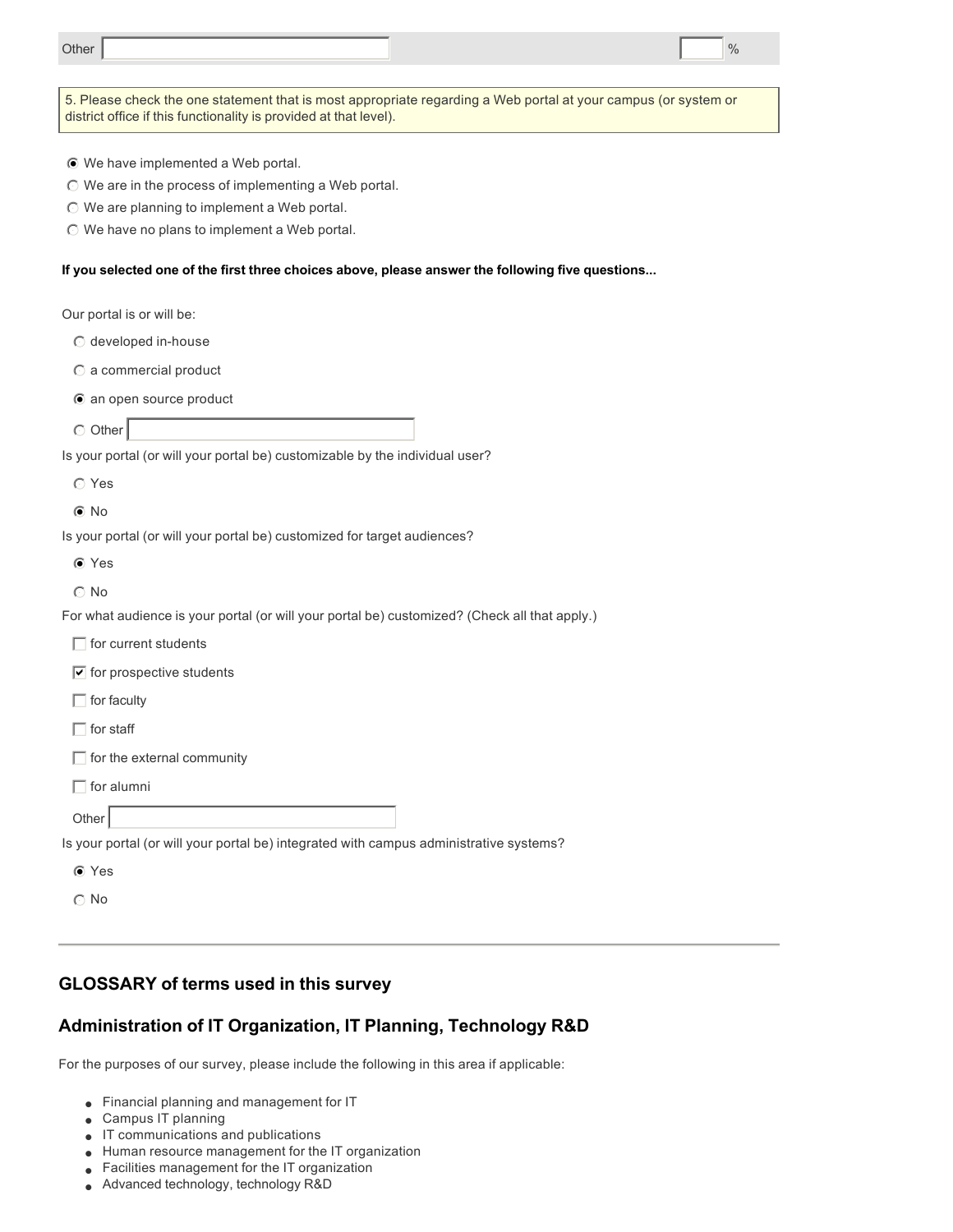- **Staff who support these functions (administrative and clerical)**
- CIO or CTO position

## **Administrative / Enterprise Information Systems**

Administrative / enterprise information systems include legacy administrative systems or enterprise resource planning (ERP) systems such as student administration (admissions, financial aid, registration, etc.), financial information systems, procurement systems, human resource systems, payroll, research administration (grants and contracts), and library systems (if supported by the IT organization). For the purpose of our survey, please include the following in this area if applicable:

- $\bullet$  Development and implementation of these systems
- Maintenance of these systems
- Training of users of these systems
- <sup>l</sup> Programming support related to these systems
- Database / data administration
- $\bullet$  Hardware, software, staff, and other infrastructure needed to support these systems

#### **Biometrics**

In computer security, biometrics refers to authentication techniques that rely on measurable physical characteristics that can be automatically checked. Examples include retinal scans, computer analysis of fingerprints or speech, or other physiological means of user identification for security purposes.

#### **Blogs**

Refers to Web logs that are analogous to personal online diaries in which individuals share their observations and opinions.

### **Broadband**

In the human resources context, broadband refers to an approach to job classification and pay structure that is broader and flatter than traditional systems, characterized by wider salary ranges and fewer job titles and vertical levels.

#### **Calculating the Estimate of Dollar Equivalent for Systems and Services**

There is no one formula for calculating the dollar equivalent of systems and services provided at no direct charge to its campuses by the central office in a multicampus system or district. One simple, straightforward methodology might be to estimate the system or district office's total cost in providing system-wide or district-wide IT systems and services, then allocate an estimated cost for each campus in the system or district based on campus FTE or other means of estimating usage. EDUCAUSE has set up a Web site providing examples from system offices that worked with their campuses to provide estimates for the core data survey. See **http://www.educause.edu/coredata/s2q1\_calculation.asp**.

### **Capital Appropriation**

Refers to appropriation to the central IT organization from the campus capital budget to fund major purchases and implementations such as networks, ERP systems, and buildings. Do not include capital appropriations amortized through rates; an example of a capital appropriation amortized through rates would be funds derived from taking out a loan or drawing on the institution's endowment for an initiative such as a major network enhancement or a phone switch. Such special funds require payback and are usually repaid through a fee structure.

### **Computers**

Refers to all devices that have the basic functionality of a microcomputer (e.g., desktops, laptops, servers). It does not refer to Palm devices or personal digital assistants.

#### **Consultants**

Refers to individuals or a firm that advises or consults with the institution about information technology plans or directions, either in general or with regard to a specific technology implementation or project.

#### **Contractors**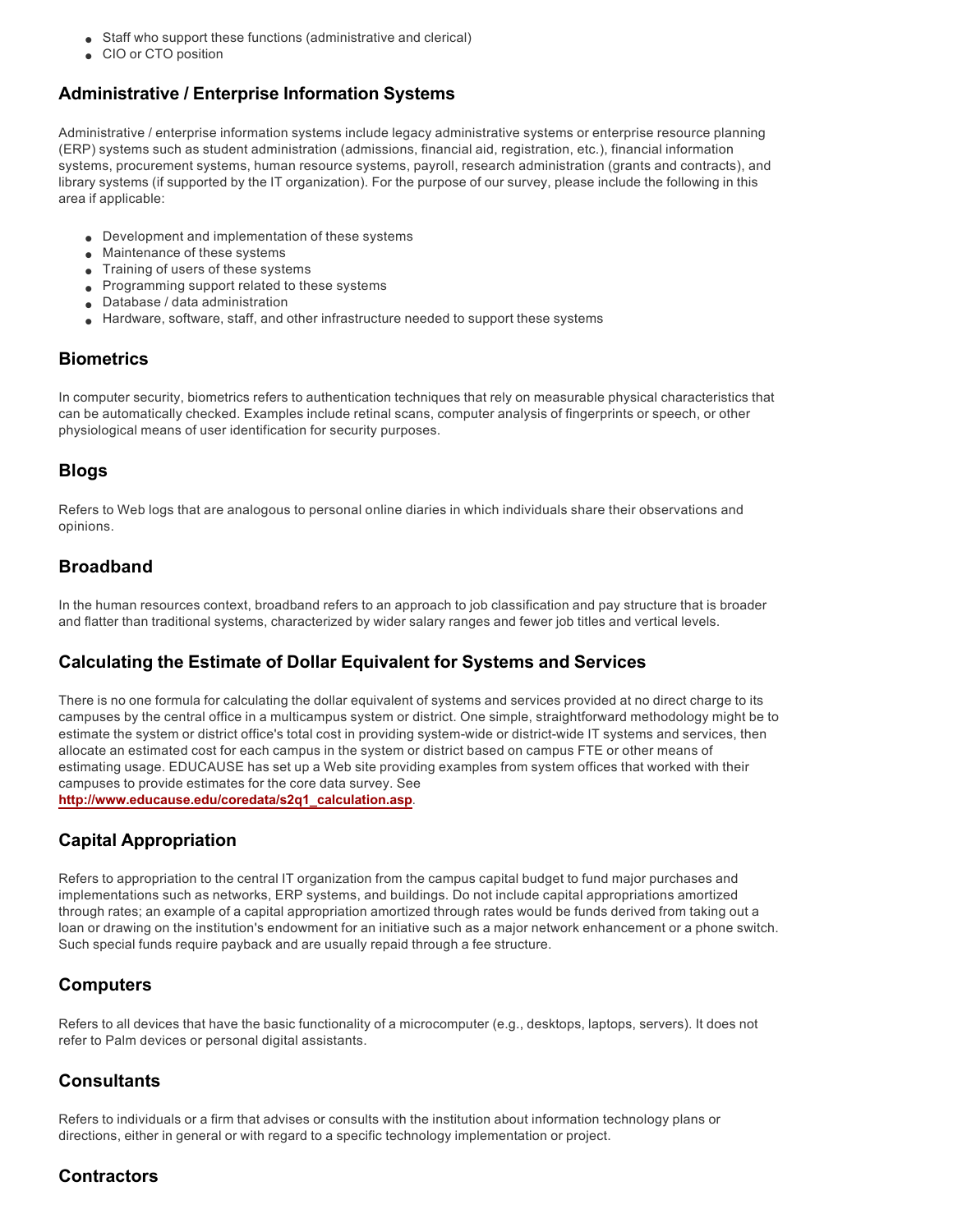Refers to employees with whom the institution contracts to provide IT infrastructure and/or specific IT services that might otherwise be delivered by inhouse IT staff. For the purposes of our survey, consultants are not to be included in the "contractors" category. If your campus outsources all or nearly all IT services and the outsourcer provides staff on site, please count these employees as staff as opposed to contractors.

# **Desktop Computing, User Support Services, Training, Computer Store**

For the purposes of our survey, please include the following in this area if applicable:

- **Desktop computer technical analysis and consulting staff**
- **.** Computer resale activities and staff
- **.** Computer installation, maintenance, and repair
- $\bullet$  Technicians and technical support for desktop computing
- $\bullet$  Computer repair staff
- Support for knowledge bases, self-help tools
- **General user training and education and related staff**
- <sup>l</sup> User documentation and general informational publications and related staff
- **.** Infrastructure support for departmental IT support providers
- $\bullet$  User support staff (other than help desk staff)
- $\bullet$  Reference desk and staff (if you wish to distribute library/IT staff in a merged organization)
- Hardware and software to support desktop computing

# **E-Portfolios**

An e-portfolio is a digitized collection of artifacts used to document accomplishments of an individual or institution. The collection may contain text-based, graphic, or multimedia elements archived on a Web site or on other electronic media such as a CD-ROM or DVD. E-portfolios can be used as a tool in student advising, to document learning outcomes and institutional quality for accreditation, or to demonstrate accomplishments for career searches.

# **Elearning**

Refers to learning content or interaction that is facilitated electronically, such as delivery of digital content or use of threaded online discussion.

#### **ERP**

Refers to an integrated suite of administrative information systems designed to support and automate business processes through a centralized database system. In higher education, these systems usually include student systems, financial systems, and human resources (payroll/personnel) systems, as well as warehouse and planning tools.

### **Electronic Signatures**

Refers to data appended to a message or document that authenticates the identity of the message sender or document signer to ensure that the message or document content has not been changed in the transmission process.

# **Enterprise Directory**

Refers to a database where different types of identifiers are correlated to support identity management, authentication, authorization, and other services.

### **Enterprise Infrastructure and Services, Identity Management**

For the purposes of our survey, please include the following in this area if applicable:

- Portal development and support
- **.** Middleware development and support
- **.** Security infrastructure development and support
- **Service-oriented architecture (Web Services) development and support**
- **.** Identity management
- $\epsilon$  E-mail
- **Staff, hardware, and software to support enterprise infrastructure**

### **External Modules**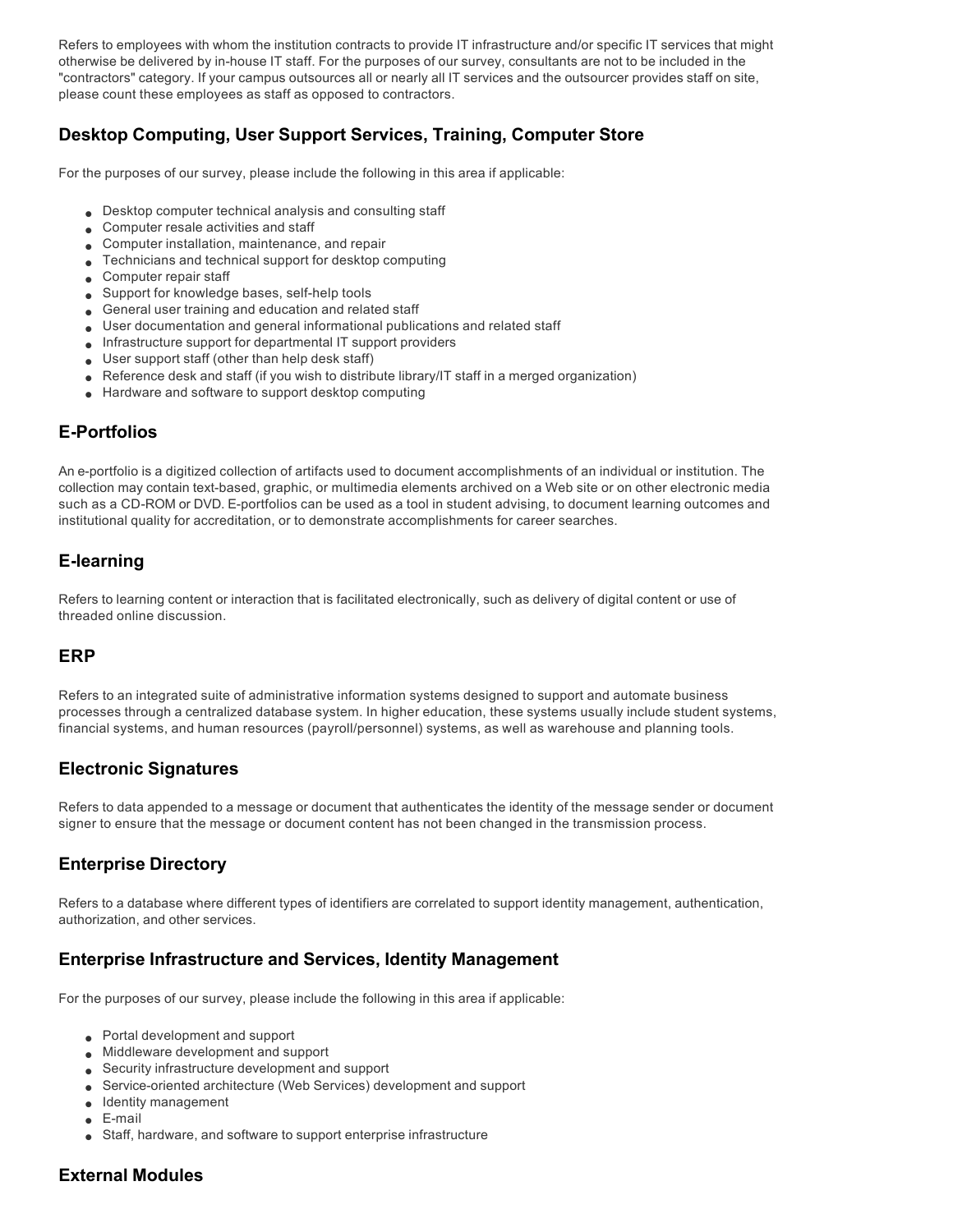Refers to modules that are not part of the core application suite, that is, a module that you create or purchase that allows you more functionality than the core application.

## **FTE**

Refers to full-time-equivalent personnel, not number of individuals employed. For the purposes of our survey, please calculate FTE based on a 40-hour work week over the course of the full FY (or approximately 2,000 hours per year). For student FTE, a simple formula for calculating total FTE might be to take the number of students employed times the number of hours per week they work times the number of weeks a year they work and divide that total by 2000. The total FTE number derived can then be distributed across the thirteen functional areas listed in Question 5 of Section 1.

#### **Firewalls**

Refers to a set of related programs and policies that protects the resources of a private network from users on other networks. A firewall can also control what outside resources users of the private network can access.

### **Help Desk**

For the purposes of our survey, please include the following in this area if applicable:

- $\bullet$  Walk-in support for students, faculty, and staff
- Call-in support for students, faculty, and staff
- Call centers
- $\bullet$  Support for knowledge bases, self-help tools
- $\bullet$  Specialized support centers
- $\bullet$  Help desk staff

## **Hybrid Course**

Refers to a course in which part of the course is delivered online and part is delivered in face-to-face class meetings. Hybrid courses typically reduce the number of days of face-to-face class meetings (for example, from three to two meetings).

# **IPEDS**

The Integrated Postsecondary Education Data Systems (IPEDS) is a single, comprehensive, data collection program designed to capture data for the National Center for Education Statistics (NCES) for all U.S. institutions and educational organizations whose primary purpose is to provide postsecondary education. IPEDS collects institution-level data in such areas as enrollments, program completions, faculty staff, and finances. IPEDS data reporting requires the extensive effort of a variety of offices on any campus, and this is the "official" information the college or university stands behind, used by the federal government.

### **IPTV (Internet Protocol Television)**

Refers to a system where a digital television service is delivered to subscribing consumers using the Internet Protocol over a broadband connection.

#### **Information Literacy Requirement**

Refers to a requirement to prove the student knows how to find relevant information resources online, but also can evaluate the quality of the resource, use technology appropriately for search, categorization, retrieval, and analysis, as well as understand the ethics associated with the use of intellectual property.

### **Information Technology Policy**

For the purposes of our survey, please include the following in this area if applicable:

- $\bullet$  IT policy development, dissemination, and education
- <sup>l</sup> Information usage/management policy development and education
- Interpretation of current policy related to specific issues, situations, and incidents
- <sup>l</sup> Coordinating response to incidents of inappropriate use of information or information technology
- Policy staff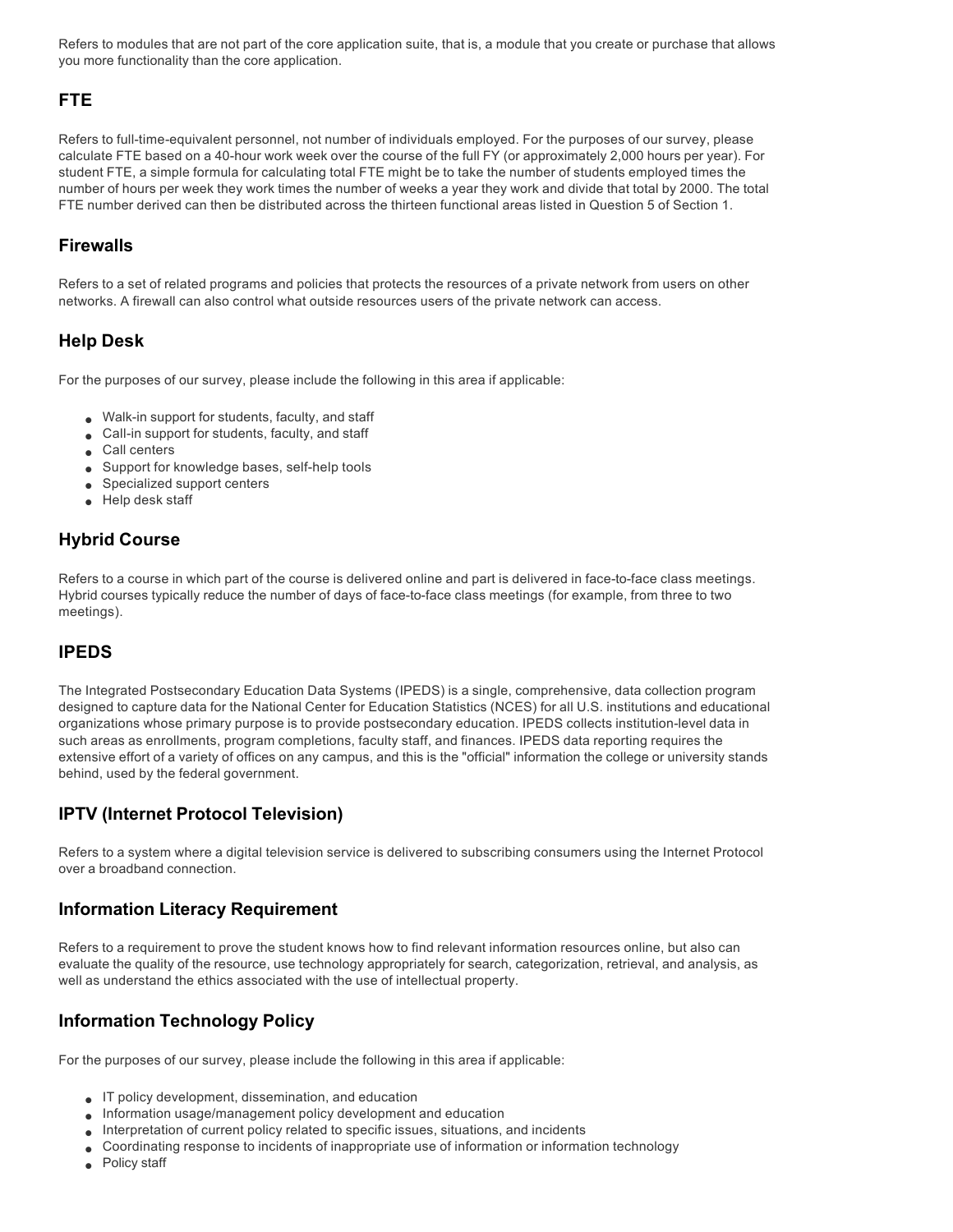# **Information Technology Security**

For the purposes of our survey, please include the following in this area if applicable:

- $\bullet$  Vulnerability analysis
- Security planning and design and implementation
- **e** Security policy and process development
- **J** User education and guidance programs
- $\bullet$  Incident response
- $\bullet$  Security administration staff

#### **Instructional Technology, Multimedia Services, Student Computing**

For the purposes of our survey, please include the following in this area if applicable:

- <sup>l</sup> Classroom technology (physical renovation and maintenance; provision of fixed and mobile technology)
- Course management systems (homegrown or purchased)
- $\bullet$  Specialized training and support for faculty
- $\bullet$  Specialized training and support for students
- **.** Instructional support staff (including technologists and designers)
- $\bullet$  Multimedia services (support for audio, video, graphics, and so forth)
- $\bullet$  TV, broadcasting
- $\bullet$  Public student lab support
- **I** Teaching and technology center staff

#### **Interactive Learning**

Refers to learning environments that involve interaction between the student and (a) faculty, (b) other students, or (c) resources. Interactive learning can involve Q&A, simulations, games, role playing, experimentation, and so forth.

# **Learning Objects**

Refers to reusable digital learning material, such as a simulation, data set, or glossary. Learning objects include metadata, which allows them to be categorized and searched.

# **Library / IT Staff**

If your campus IT organization has merged with the campus library, please include in your staff count only the library FTE personnel who perform IT-related functions. Do not include library FTE who support traditional library functions that do not relate to technology. You may distribute your library/IT FTE among the thirteen functional areas listed or you may enter the total FTE for this category of staff in the "other" category and describe them as "library/IT staff." If your IT organization has not merged with the library but you have staff supporting library systems, please include these staff in your count for Administrative / Enterprise Information Systems.

### **Net Revenue**

Refers to revenue remaining after accounting for expenditures for products and the cost of doing business.

#### **Network Infrastructure and Services**

For the purposes of our survey, please include the following in this area if applicable:

- $\bullet$  Wire and cable infrastructure for data and video networks
- $\bullet$  Campus data network
- $\bullet$  Remote access (modem pools, ISP)
- **.** Commodity Internet
- $\bullet$  High-performance research network (e.g., Abilene)
- $\bullet$  Video network
- **.** Converged network
- $\bullet$  Wireless network
- **Staff, hardware, and software for network infrastructure**

### **Operating Appropriation**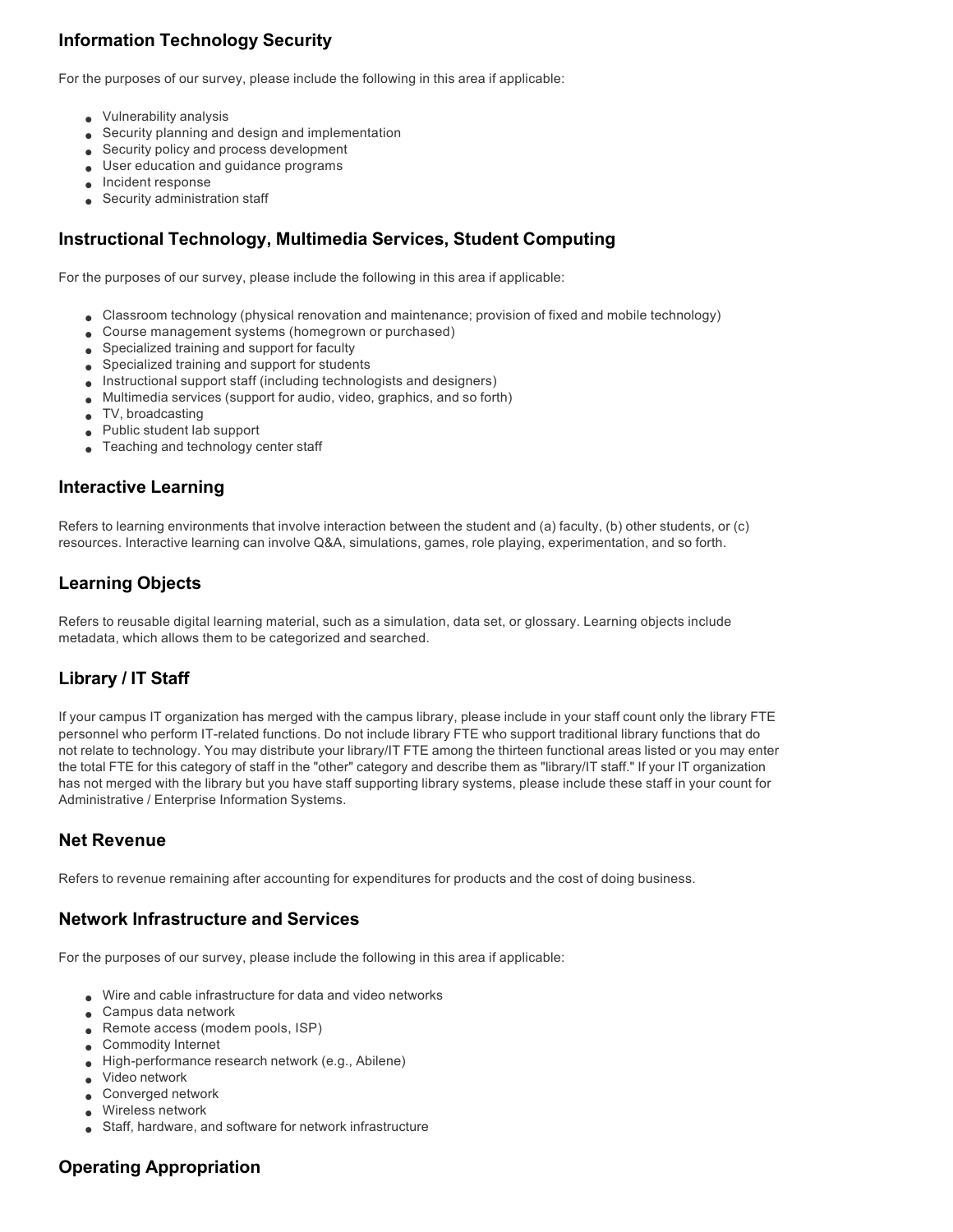Refers to the allocation to the central IT organization from the campus operating budget that is generally used to cover all noncapital IT operations costs such as staff compensation and benefits, operating expenses, equipment (including maintenance and repair), software licenses, and so forth.

## **Operations, Data Center, Print / Copier Services, Mailroom**

For the purposes of our survey, please include the following in this area if applicable:

- Systems administration and operation
- System backups
- Data center environmental support systems such as HVAC, UPS and backup power supply, and systems monitor
- **Print services**
- Copier services
- Mail room services
- Staff, hardware, and software affiliated with these functions

## **Outsource or ASP**

Outsource in this context refers to contracting with an external entity or vendor to provide IT services or infrastructure that you might otherwise have employed your IT staff to perform. It does not refer to an arrangement with another part of your institution or with a system office. ASP refers to an arrangement with an application service provider to provide services remotely using high-speed private networks. A common example is a Web site that other Web sites use for accepting payment by credit card as part of their online ordering systems.

#### **PKI**

Public Key Infrastructure refers to a system of public key encryption using digital certificates from Certificate Authorities and other registration authorities that verify and authenticate the validity of each party involved in an electronic transaction.

#### **Portal**

Refers to an approach to an institution's Web site that aims to leverage investments in enterprise information systems, data warehouses, and infrastructure by providing a seamless and easy-to-navigate Web interface to an integrated set of information services for various campus constituents.

### **Research Computing, Academic Computing**

For the purposes of our survey, please include the following in this area if applicable:

- $\bullet$  Research computing hardware and software
- $\bullet$  Research computing cycles from remote sites
- **Staff for research computing consulting and technical assistance**
- Academic hardware and software that does not relate to instruction
- <sup>l</sup> Disciplinespecific applications development, programming, and support not related to instruction
- **e** General statistical support

### **Shaping**

"Shaping" bandwidth utilization refers to adjusting parameters on the campus Internet connection to limit use through various means, such as type of connection, location of connection, direction of traffic, time of day, or other specific characteristics.

### **Smart Cards**

Refers to a small electronic device about the size of a credit card that contains electronic memory, and possibly an embedded integrated circuit. Smart Cards are used for a variety of purposes, including storing information, storing digital cash, and providing a means to access computer networks.

### **Staff**

Refers to all staff employed by the central IT organization, including clerical, technical, and management staff and limited-term or temporary employees, who were employed for FY 2006-2007. For the purposes of our survey, if your campus contracted with a vendor or external organization to provide all or nearly all IT services during that period,